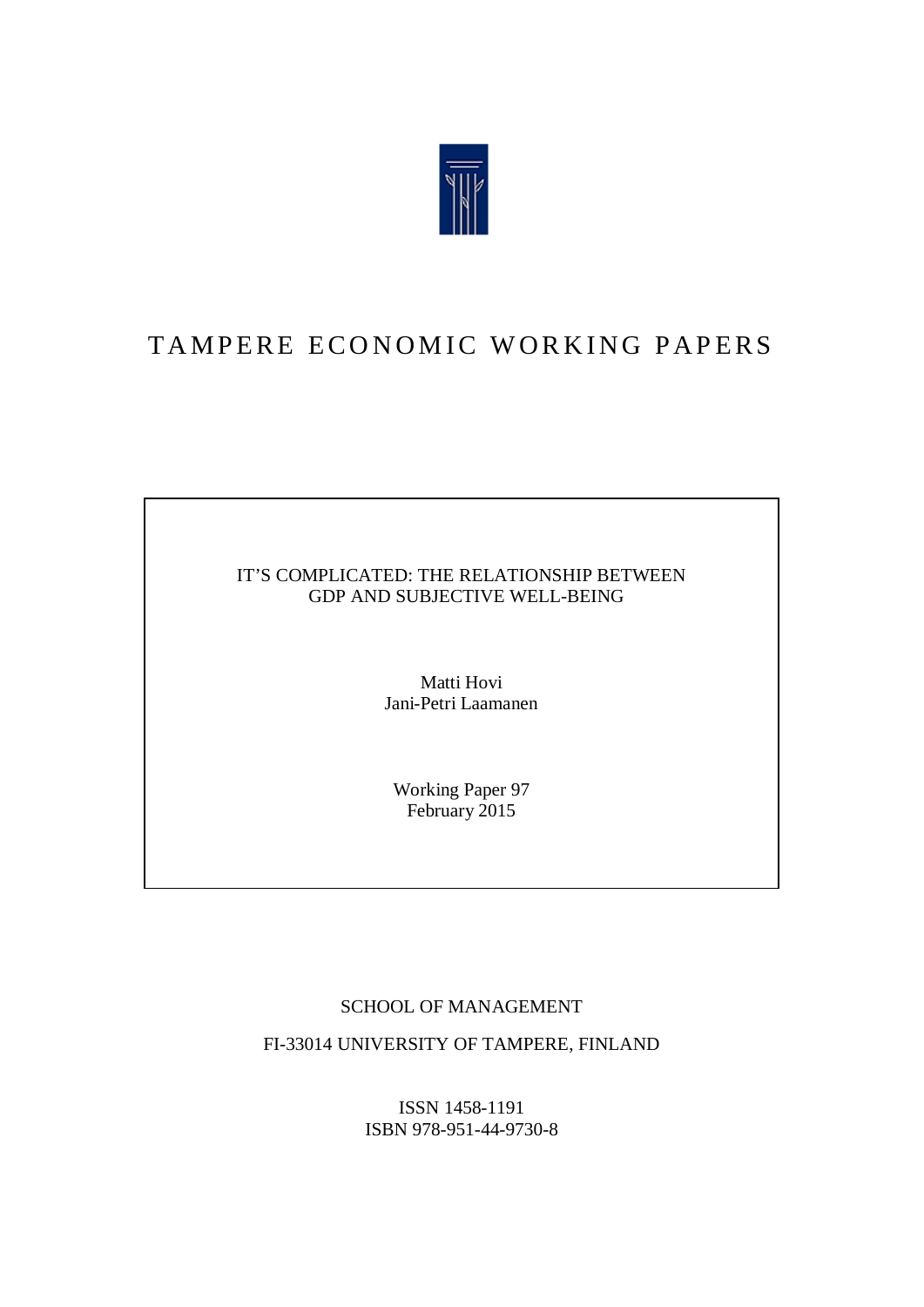# It's Complicated: the Relationship Between GDP and Subjective Well-being

Matti Hovi\* Jani-Petri Laamanen<sup>∗</sup> University of Tampere February 2015

#### Abstract

This paper estimates and compares different models of the relationship between output and subjective well-being. New results on how GDP and SWB are interlinked in the short-run and in the long-run are provided. Interpretations of both earlier results and the results obtained in this study are emphasised. Although we only study static models, it appears that the relationships are more complex than acknowledged in earlier studies. In particular, how output is associated with well-being differs between the short-term and the long-term. The variation in subjective well-being coincides with the short-run cyclical fluctuations of output. Moreover, in Europe, economic growth has an independent temporary effect above and beyond its effect on the level of economic output. Our results are consistent with the majority of earlier studies but shed more light on the relationship between GDP and subjective well-being within countries over time.

Keywords: Subjective well-being, Life satisfaction, Happiness, Output, Income, Economic growth, Macroeconomics, Easterlin paradox, GDP, Potential output, Output gap JEL codes: O11, I31

<sup>∗</sup>E-mail addresses: matti.hovi@uta.fi; jani-petri.laamanen@uta.fi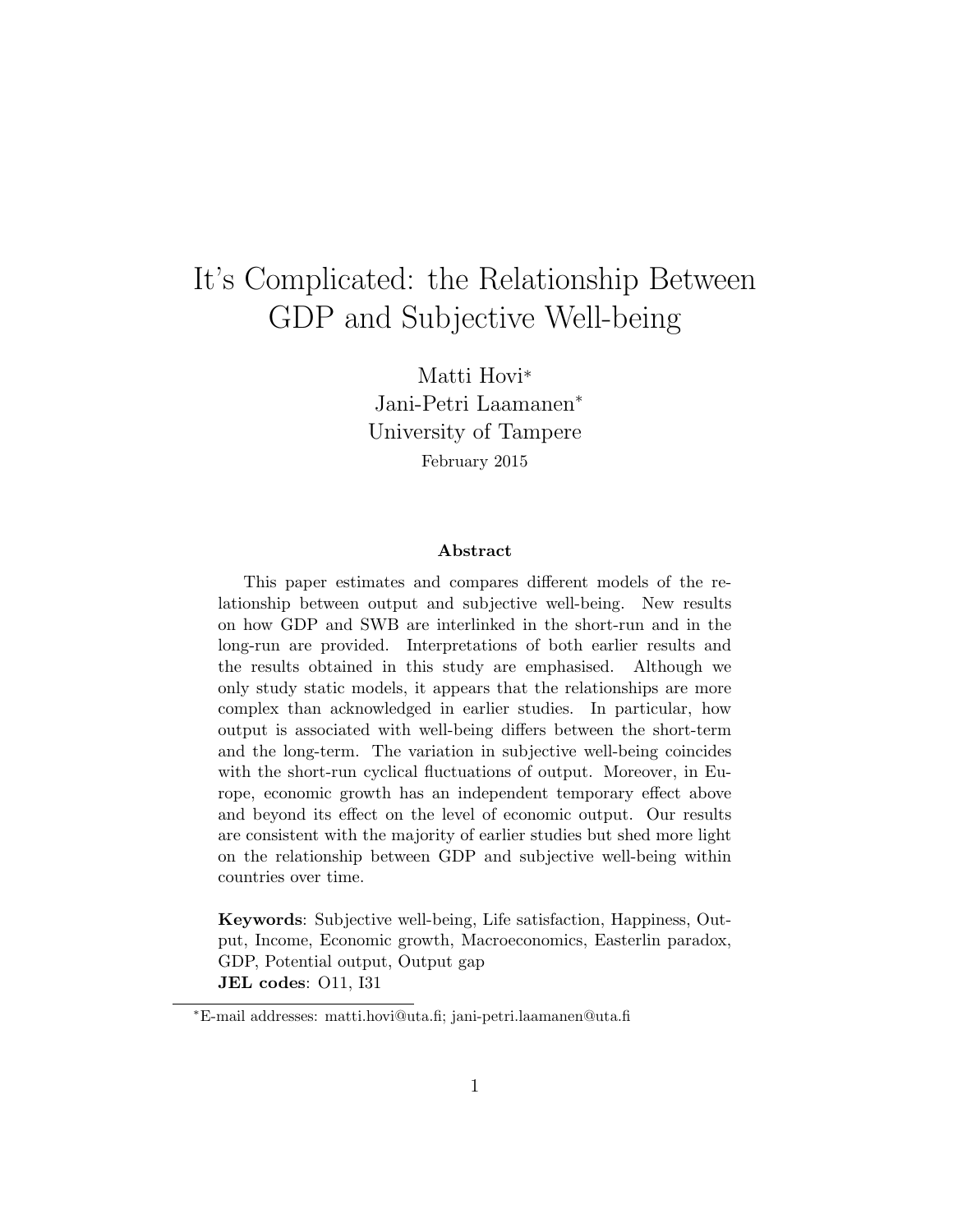## 1 Introduction

The relationship between subjective well-being (SWB) and (real per capita) output has been frequently modeled in the literature. The results from panel regressions presented by Di Tella, MacCulloch and Oswald (2003) and Stevenson and Wolfers (2008) suggest that there exists a positive relationship between real GDP per capita and SWB. However, Easterlin et al. (2010) and Easterlin (2013) argue that these results cannot distinguish the short-term effects of output from the long-term effects. This is due to the fact that output levels are results of both trend growth and cyclical fluctuations. To date, the only attempts to distinguish between the short-term and long-term associations between GDP and SWB are those by Easterlin (2013) and Easterlin et al. (2010).

In this paper, we estimate and compare different models of the relationship between output and subjective well-being. New results on how GDP and SWB are interlinked in the short-run and in the long-run are provided. We emphasise the interpretations of both earlier results and the results we obtain. The estimated relationships from different models are illustrated by simple simulations to attain intuitive understanding of the link between GDP and subjective well-being. Although we only consider static models, it appears that the relationships are more complex than previously thought. In particular, how output is associated with well-being differs between the short-term and the long-term. Moreover, analysis with European data reveals that economic growth has an independent effect above and beyond its effect on the level of economic output. Our results are consistent with the majority of earlier studies but shed more light on the complex relationship between GDP and subjective well-being within countries over time.

## 2 Data sets

As the dependent variable in our analysis we use the weighted average of individuals' answers on questions concerning their life satisfaction and happiness.<sup>1</sup> These averages are calculated at the country-year level so that we have one observation of the dependent variable for country  $i$  in year  $t$ .

<sup>1</sup>Weights are calculated based on respondent's attributes compared to the whole population of the country.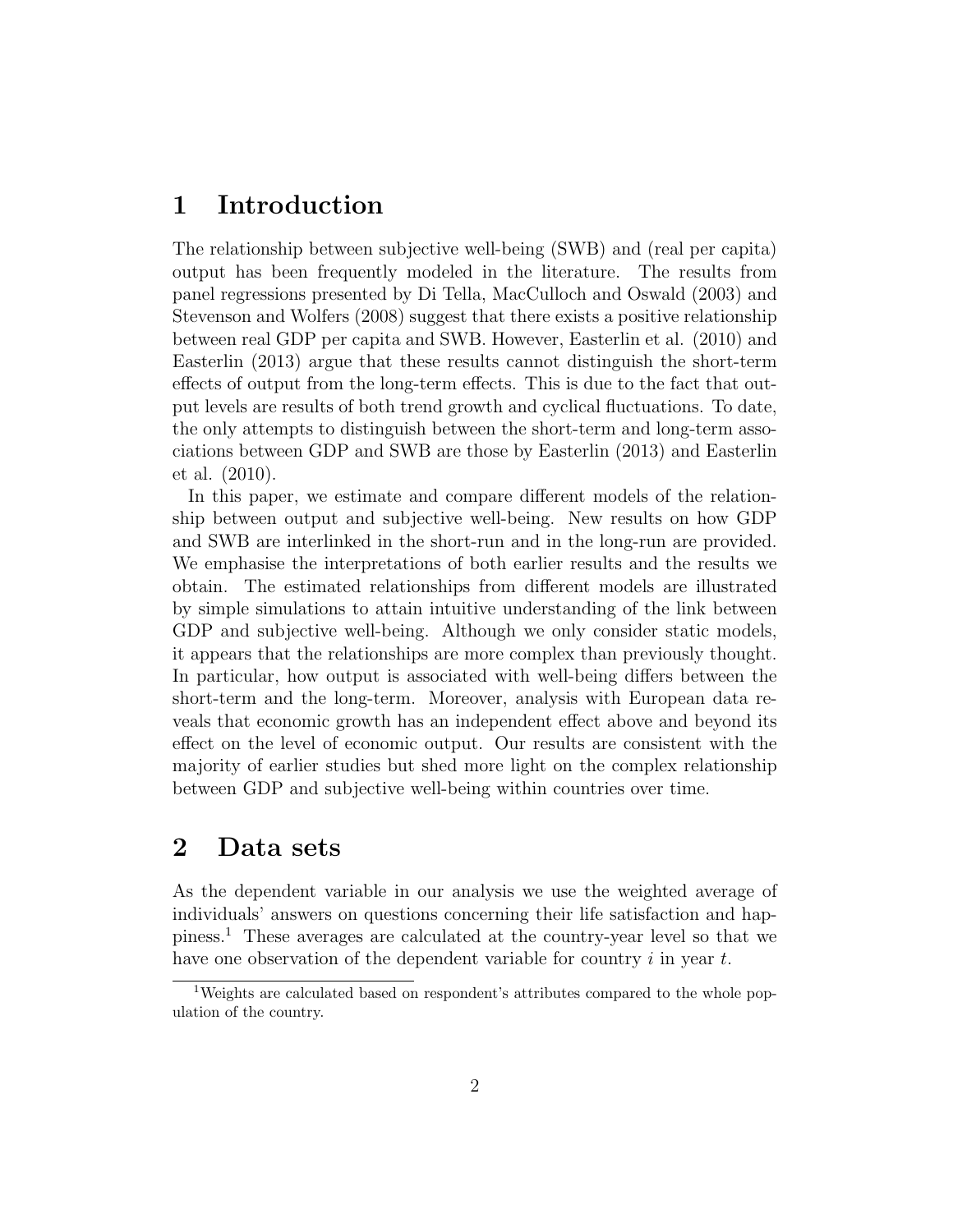We will conduct analyzes using Eurobarometer and World Values Survey (WVS) data. These are the two most commonly used datasets that include SWB questions and cover a long time span. In the Eurobarometer dataset, we have observations from 31 European nations while in the WVS sample we have observations from 39 different nations around the world. In Eurobarometer the longest time series start from the year 1973 and all series end in 2013<sup>2</sup> . In WVS the time span is from 1981 to 2013. In the Eurobarometer sample we have continuous time series for each country but in the WVS sample the series have gaps within a country. This is because the WVS survey is conducted in waves rather than annually. In both datasets, the length of the time series differ between countries. With Eurobarometer the dependent variable is the average of peoples life satisfaction on a scale 1 to 4 and with WVS the dependent variables are the average of life satisfaction on a scale from 1 to 10 and the average of happiness on a scale from 1 to 4. The real GDP per capita data is gathered from the Penn World Tables.<sup>3</sup>

## 3 Empirical analysis

#### 3.1 Bivariate models

We start by noting that GDP as well as its logarithmic transformation is trending upwards over a reasonably long time period in virtually all countries. It is well known that such a strong trend is absent from time series of subjective well-being in almost all countries. Together with a positive income-SWB gradient at the individual level, these findings give rise to the so-called 'Easterlin paradox', originally presented by Richard Easterlin (1974). Examining the properties of the SWB time-series in our data reveals that unit roots in the series can be rejected. We tested the presence of unit roots in the series by Pesaran's (2007) panel unit root test for cross-sectionally dependent

<sup>&</sup>lt;sup>2</sup>In Eurobarometer dataset there is a gap in year 1974. In our panel unit root tests (see below), we include interpolated observations for the year 1974 for each country. In all of our static panel regressions we include the observations for 1973 but not for 1974

<sup>3</sup>We use IMF World Economic Outlook data for years 2012 and 2013 to augment the real GDP per capita series attained from the Penn World Tables.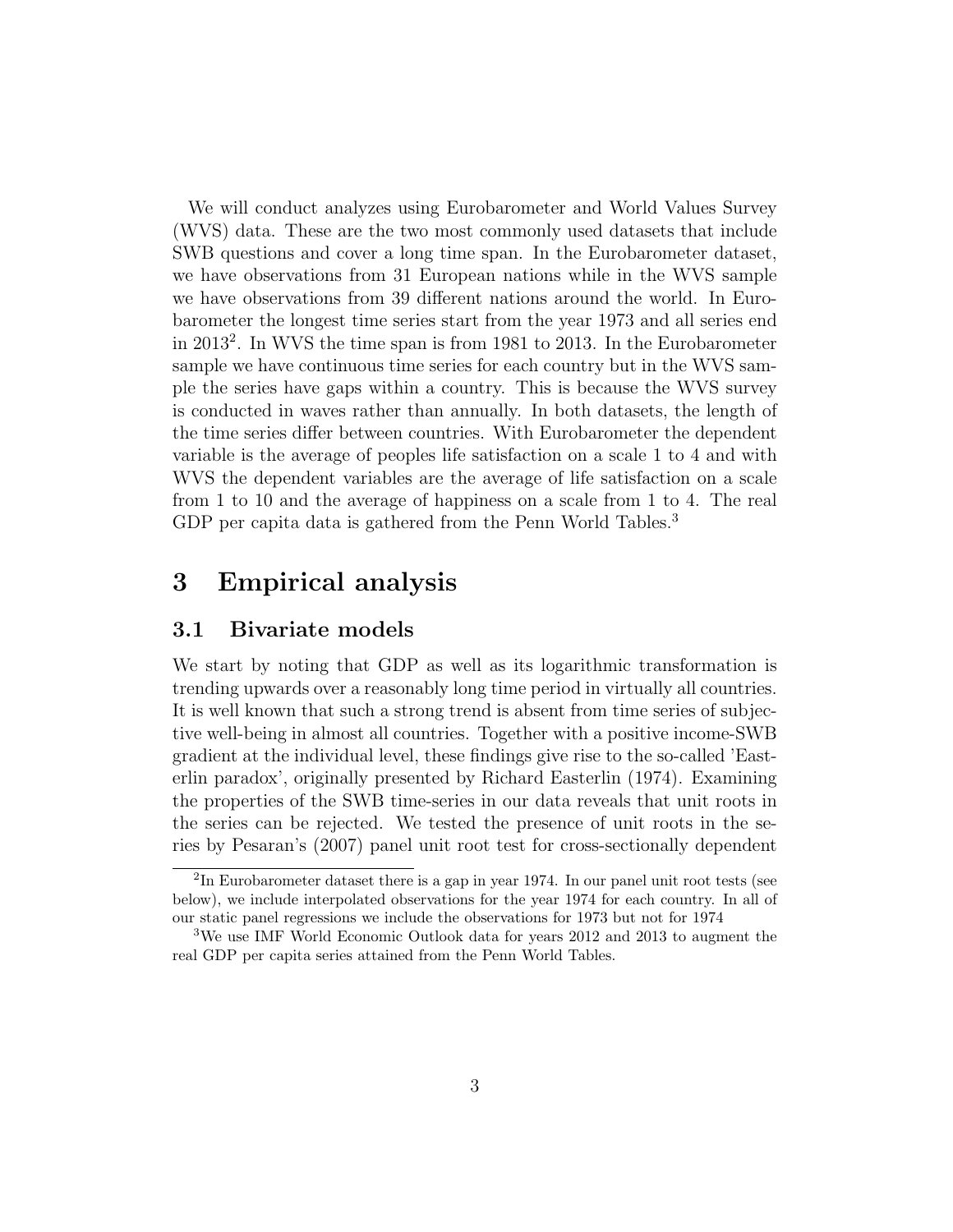panels.<sup>4</sup> , 5

Given the properties of the well-being and output series, regressing SWB on output gives an estimate of the long-run association between the two variables, missing the potentially important short-run relationship. In turn, running the model in differences estimates the short-run relationship and ignores the long-run. Both types of models are estimated by Stevenson and Wolfers (2008). Di Tella et al. (2003) estimate the model using GDP levels and also a model with level of satisfaction on LHS and economic growth on the RHS. Easterlin et al. (2010) and Easterlin (2013) estimate long-run associations by regressing average SWB change over time in countries on average economic growth rate. Easterlin et al. (2010) estimate short-run associations by regressing deviations from (linear) trend in SWB on deviations from (linear) trend in log of GDP per capita. Given the typical absence of a clear trend and stationarity of the SWB series, models in which SWB is regressed on a non-trending output variable could provide interesting insights. Thus, we start by comparing different bivariate models of SWB that are of type

$$
s_{it} = \alpha_i + \beta x_{it} + \epsilon_{it},\tag{1}
$$

where  $s_{it}$  is the average life satisfaction or happiness in country i in year t,  $\alpha_i$  is the country fixed-effect for country i, and  $x_{it}$  is the explanatory variable constructed from GDP. More specifically, a model including the usual variable, logarithm of the real GDP per capita, is compared to models including different measures of the output gap and a model including the growth rate of GDP. We use different methods to extract the output gap from the real output series for each country separately. We estimate linear trend, quadratic trend and apply Hodrick-Prescott filters with three alternative, commonly used smoothing parameters of 6.25, 100 and 400 to attain five different measures for the output gap. To address the endpoint problem in filtering we have used IMF World Economic Outlook growth projections for years 2014 and 2015 to calculate the real GDP per capita also for the years after the end of our sample. In addition to these five variables, output gap measures published by OECD and IMF are used. We present examples of estimated

<sup>4</sup>We can only test the stationarity of the satisfaction variable in the Eurobarometer sample since WVS series have gaps.

<sup>&</sup>lt;sup>5</sup>The levels of augmentation in the individual Dickey-Fuller tests that constitute the panel unit root test are chosen according to the Bayesian Information Criterion for each country separately. We take into account cross-sectional dependence since it was detected by Pesaran's (2004) test. The results for the tests are available upon request.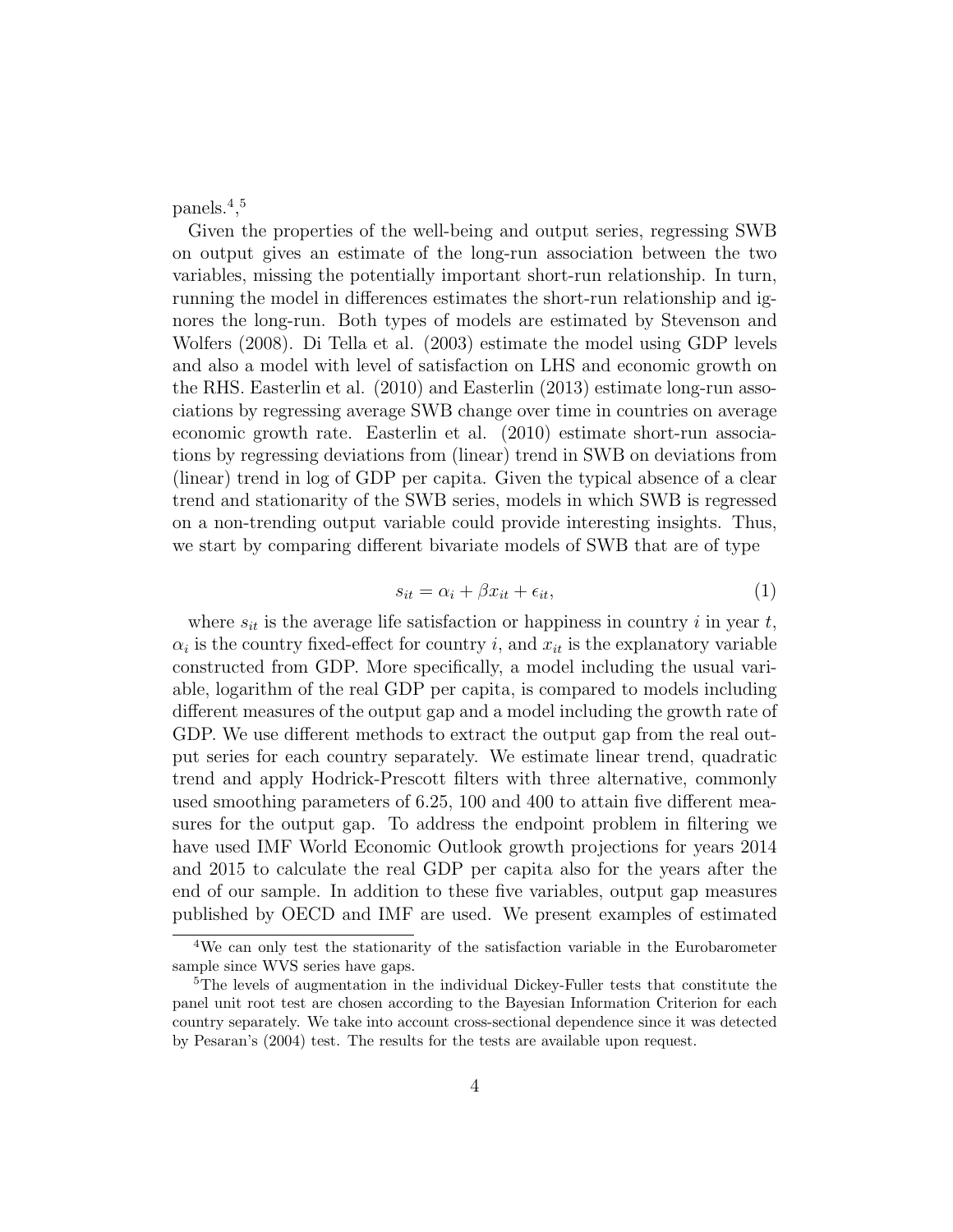trends in our data in the Appendix to illustrate how they behave. We chose two countries in our Eurobarometer data, Great Britain and Spain. Great Britain is a country of fairly typical trend growth and business cycles. Spain, in turn, is an example of a country with somewhat larger business cycle variation and deep financial crisis in the last years of the data. It can be seen that trends estimated by the HP filter with a low smoothing parameter of 6.25 are very flexible, whereas other trends, especially the linear and quadratic trends, are less flexible. We use multiple trend estimation methods to find a method which produced good fit in our models and to see whether our results are robust to different methods. In addition to the cycle models, we also estimate a models in which the explanatory variable is the rate of economic growth, measured as the difference in the logarithm of GDP per capita. Because output gap measures produced by OECD and IMF are available for different subsets of our data, we present results for the whole sample and for two different subsamples determined by the availability of output gap measures. In what follows, we denote the variables measuring output gap as cycle variables. All models are estimated both with and without year fixed-effects. The estimated coefficient  $\beta$  for each model is reported in Table 1.

In the Eurobarometer data, it appears that the coefficient of the logarithm of GDP per capita variable is positive and statistically significant. This is the case for all alternative explanatory variables as well. All cycle variables and the growth rate variable have larger coefficient estimates than the logarithm of GDP. This is natural because their variance is smaller. The  $R<sup>2</sup>$  values of the models reveal that those cycle variables which are based on less flexible output trend tend to have more explanatory power than the logarithm of GDP per capita. The trends are less flexible, and, thus, less likely to capture cyclical variation in output, when trend is estimated as linear, quadratic or with a HP filter with a large smoothing parameter. The model with the OECD output gap variable outperforms other models in the data for which this variable is available. The economic growth variable has a statistically significant positive coefficient but tends to do less well as an explanatory variable than the other variables.

The results seem to be more mixed in the World Values Survey data on life satisfaction (Table 2). Results vary between models with and without year dummies and between different data sets (full sample, OECD and IMF). However, as is the case in the Eurobarometer data, the model with the largest explanatory power is never the one with log of GDP as the regressor. In the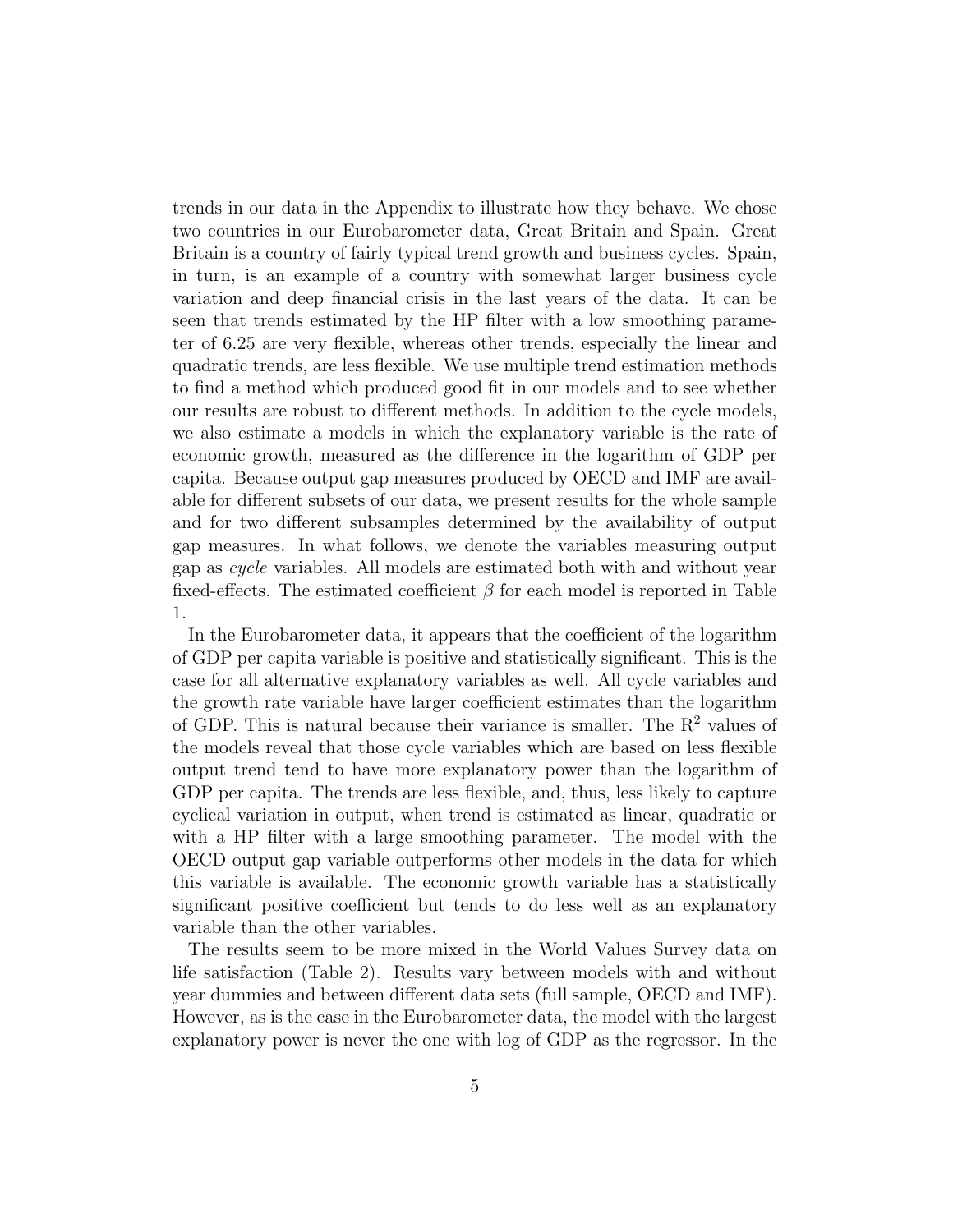|                                         |           | Full sample |                              | OECD sample                   | IMF sample                   |                              |
|-----------------------------------------|-----------|-------------|------------------------------|-------------------------------|------------------------------|------------------------------|
| $ln(GDP$ per capita)                    | $0,11***$ | $0.22***$   | $0.13***$                    | $0.36***$                     | $0.13***$                    | $0.29***$                    |
| SE                                      | (0,02)    | (0.05)      | (0,03)                       | (0,08)                        | (0.02)                       | (0,05)                       |
| $R^2$                                   | 0,924     | 0,937       | 0,915                        | 0,933                         | 0,908                        | 0,929                        |
| HP Cycle $(6.25)$                       | $0.96***$ | $1.05***$   | $1,11***$                    | $1,55***$                     | $0.94***$                    | $1.11***$                    |
| SE                                      | (0,19)    | (0,33)      | (0, 29)                      | (0,54)                        | (0, 28)                      | (0,51)                       |
| $R^2$                                   | 0,922     | 0,936       | 0,915                        | 0,931                         | 0.905                        | 0,925                        |
| $HP$ Cycle $(100)$                      | $0,69***$ | $0.57***$   | $0.95***$                    | $1,05***$                     | $0.87***$                    | $0.72***$                    |
| <b>SE</b>                               | (0,11)    | (0,18)      | (0,18)                       | (0,30)                        | (0,17)                       | (0, 26)                      |
| $R^2$                                   | 0,923     | 0,935       | 0,919                        | 0,932                         | 0,909                        | 0.925                        |
| $HP$ Cycle $(400)$                      | $0.63***$ | $0.59***$   | $0.79***$                    | $0,86***$                     | $0.81***$                    | $0.73***$                    |
| SE                                      | (0,09)    | (0,14)      | (0,13)                       | (0,22)                        | (0.13)                       | (0,20)                       |
| $\mathbf{R}^2$                          | 0,925     | 0,936       | 0,920                        | 0,933                         | 0,912                        | 0,927                        |
| Cycle (quadratic trend)                 | $0.47***$ | $0.48***$   | $0.54***$                    | $0.58***$                     | $0.56***$                    | $0.54***$                    |
| SE                                      | (0,06)    | (0,09)      | (0,09)                       | (0,13)                        | (0,08)                       | (0,11)                       |
| $\mathbb{R}^2$                          | 0,926     | 0,937       | 0,920                        | 0,933                         | 0.914                        | 0,928                        |
| Cycle (linear trend)                    | $0.57***$ | $0.69***$   | $0.54***$                    | $0,66***$                     | $0.57***$                    | $0.69***$                    |
| SE                                      | (0,07)    | (0,09)      | (0,09)                       | (0,12)                        | (0,07)                       | (0,10)                       |
| $R^2$                                   | 0,931     | 0.943       | 0,923                        | 0,937                         | 0,918                        | 0,933                        |
| OECD output gap<br>SE<br>$\mathbf{R}^2$ |           |             | $1,11***$<br>(0,16)<br>0.925 | $1,45***$<br>(0, 24)<br>0,939 |                              |                              |
| IMF output gap<br>SE<br>$R^2$           |           |             |                              |                               | $0.94***$<br>(0,21)<br>0.909 | $0.82***$<br>(0,31)<br>0,926 |
| $d \ln(GDP)$ per capita)                | $0.58***$ | $0.82***$   | $0.74***$                    | $1,41***$                     | $0.72***$                    | $1,20***$                    |
| SE                                      | (0,13)    | (0,20)      | (0,20)                       | (0,33)                        | (0,20)                       | (0, 29)                      |
| $\mathbf{R}^2$                          | 0,922     | 0,936       | 0,916                        | 0,934                         | 0,907                        | 0,928                        |
| Year dummies                            | $\rm No$  | Yes         | $\rm No$                     | Yes                           | $\rm No$                     | Yes                          |
| Country dummies                         | Yes       | Yes         | Yes                          | Yes                           | Yes                          | Yes                          |
| N                                       | 644       | 644         | 435                          | 435                           | 494                          | 494                          |

Table 1: Bivariate models of life satisfaction. Eurobarometer 1973-2013.

Robust standard errors in parentheses,  $* p<0.10$ ,  $** p<0.05$ ,  $*** p<0.01$ .

The coefficient estimate of the model with the largest  $R^2$  in the column is underlined.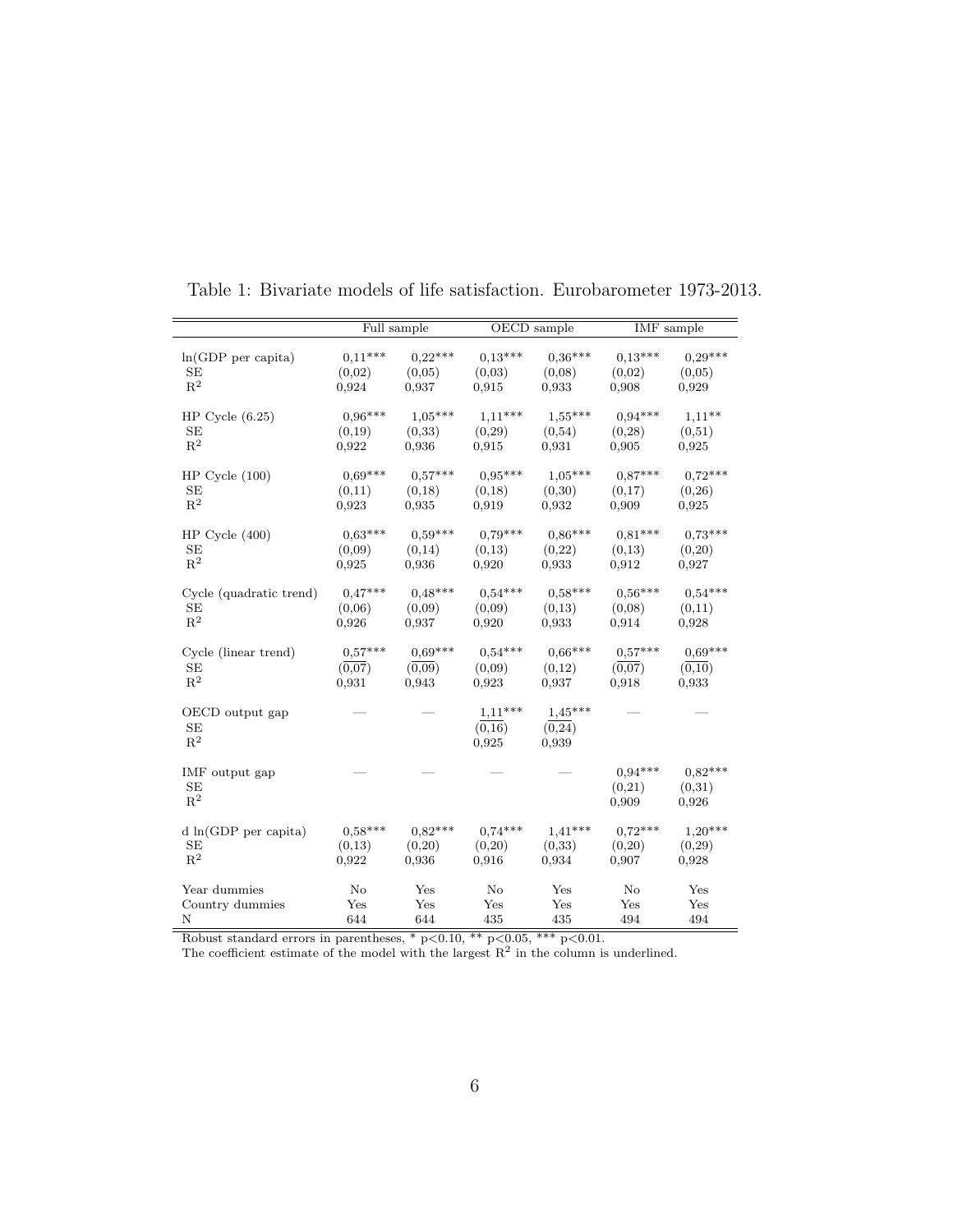models using the full sample or the IMF sample, the cycle variable constructed by removing a linear trend from the log of GDP or by the HP filter with a smoothing parameter of 400 has the largest explanatory power. In the OECD sample, regressing life satisfaction on the HP cycle variable with smoothing parameter of 6.25 results in the largest R squared. Moreover, most cycle variables have better predictive power than the log of GDP variable. Modelling happiness in the WVS data in Table 3 results in models with the log of GDP being a more satisfying explanatory variable. Log-of-GDP models have the largest explanatory power when year dummies are left out. Inclusion of year dummies results in cycle variables being best predictors in the full sample and in the OECD sample and the IMF output gap being the best predictor in the IMF sample. Taken together, results from the wellbeing models using the WVS data suggest that detrended output variables have more explanatory power than the log of GDP except when the LHS variable is happiness and there are no year dummies in the model.

An interesting observation is that adding year fixed-effects in the Eurobarometer data at least doubles the coefficient of the logarithm of GDP per capita while the coefficients in other models do not change as much. The reason for this is clear. Year fixed-effects account for the development of average output and life satisfaction within the sample countries. This means that differences in the development of log of GDP in countries over time is more closely linked to differences in the development of well-being than the average development in log of GDP is linked to the average development in well-being. Since year fixed-effects capture the common developments in log of GDP, they account for part of the long-run economic growth in countries as well. This is likely to alleviate the problem of regressing the non-trending SWB on trending log of GDP. In other output variables, there is no trend, which explains the fact that their coefficients do not change much. In the World Values Survey data, including year dummies either remarkably lowers the coefficient of log of GDP (full sample, OECD sample) or increases it (IMF sample). The former may be due to large differences between WVS countries' long-term growth rates. In such a case, a large share of the remaining variation in the GDP variable, after accounting for the average development, is variation in the long-term growth rates rather than in the short-term economic fluctuations. We will later show that long-term growth rate differences between countries are usually not very good predictors of long-term SWB growth differences. This may explain why including year dummies make the association between log of GDP and SWB disappear in the WVS data.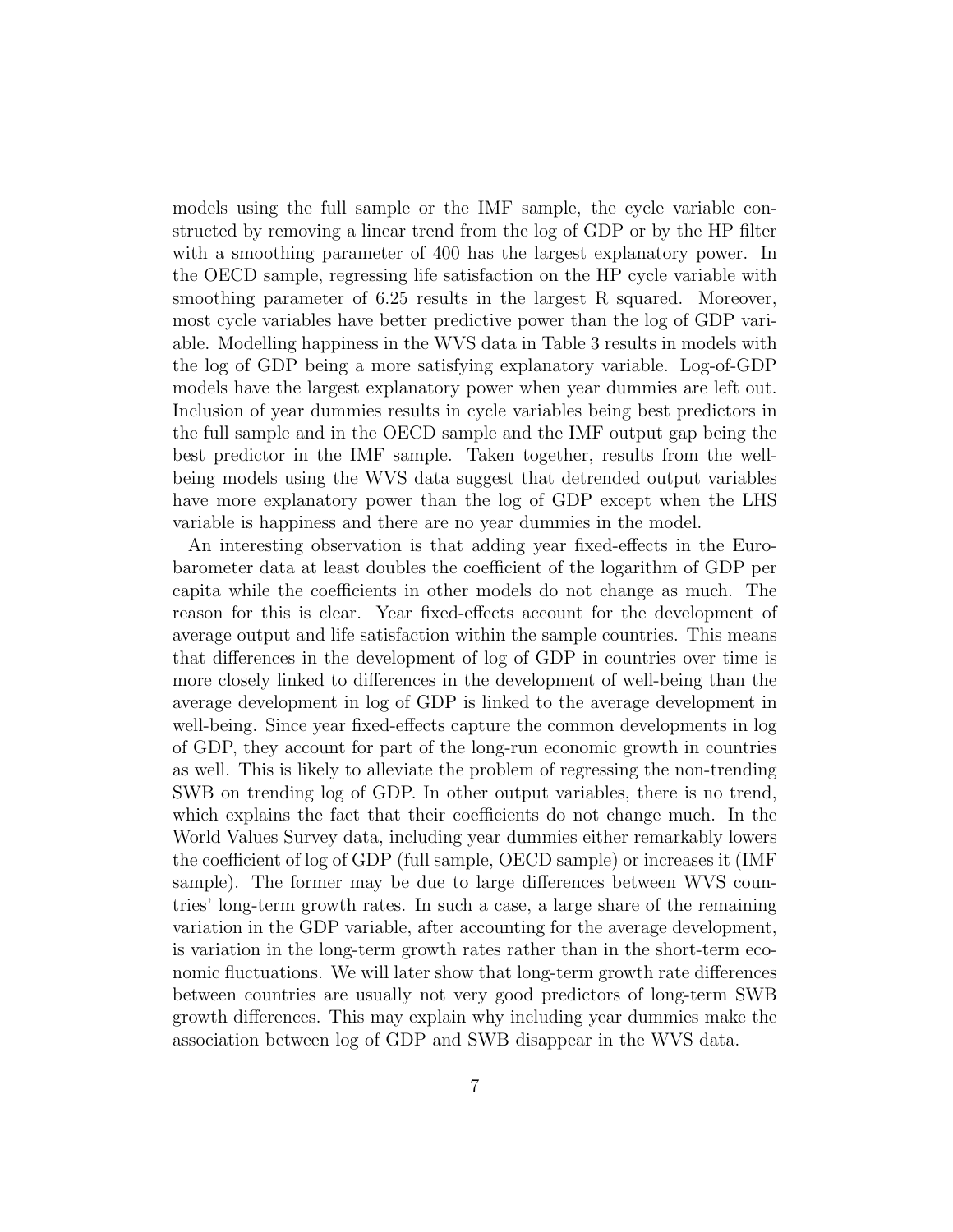|                         |                | Full sample |           | OECD sample | <b>IMF</b> sample |         |  |
|-------------------------|----------------|-------------|-----------|-------------|-------------------|---------|--|
|                         |                |             |           |             |                   |         |  |
| $ln(GDP$ per capita)    | $0.56***$      | 0,01        | 0,45      | 0,11        | 0,12              | 0,67    |  |
| SE                      | (0,20)         | (0,26)      | (0,39)    | (0,58)      | (0,29)            | (0,97)  |  |
| $\mathbf{R}^2$          | 0,875          | 0.924       | 0,869     | 0,932       | 0,869             | 0,924   |  |
| HP Cycle $(6.25)$       | $5,28**$       | 2,62        | $10,06**$ | $10,45**$   | 2,77              | $-9,01$ |  |
| SE                      | (2,58)         | (2,33)      | (3.97)    | (4, 43)     | (6,13)            | (9,21)  |  |
| $\mathbb{R}^2$          | 0,866          | 0,925       | 0,904     | 0,952       | 0,869             | 0,923   |  |
|                         |                |             |           |             |                   |         |  |
| $HP$ Cycle $(100)$      | $5,08***$      | $3,13***$   | $5.24**$  | 4,15        | $5,43**$          | 5,52    |  |
| SE                      | (1,01)         | (1,00)      | (2,41)    | (3,11)      | (2,29)            | (4,81)  |  |
| $R^2$                   | 0,889          | 0,932       | 0,897     | 0.942       | 0,891             | 0,924   |  |
| $HP$ Cycle $(400)$      | $4,05***$      | $2.67***$   | $3.94**$  | 2,65        | $4,15***$         | 5,99    |  |
| <b>SE</b>               | (0,59)         | (0,65)      | (1, 94)   | (2,54)      | (1,72)            | (3,93)  |  |
| $\mathbf{R}^2$          | 0,899          | 0,935       | 0,893     | 0,939       | 0,898             | 0,931   |  |
|                         |                |             |           |             |                   |         |  |
| Cycle (quadratic trend) | $2,82***$      | $1,71***$   | $2,48*$   | 1,63        | $2.52**$          | 2,91    |  |
| SE                      | (0,56)         | (0,62)      | (1,36)    | (1,83)      | (1,18)            | (2,79)  |  |
| $\mathbf{R}^2$          | 0,892          | 0,932       | 0,884     | 0,937       | 0,890             | 0,926   |  |
| Cycle (linear trend)    | $2,08***$      | $1,06*$     | $1,67*$   | 1,57        | 1,00              | 2,23    |  |
| SE                      | (0,51)         | (0,63)      | (0,98)    | (1,20)      | (0, 86)           | (1,86)  |  |
| $R^2$                   | 0,893          | 0,929       | 0,880     | 0,939       | 0,875             | 0,927   |  |
|                         |                |             |           |             |                   |         |  |
| OECD output gap         |                |             | $5,55***$ | 4,82        |                   |         |  |
| <b>SE</b>               |                |             | (2,26)    | (2,87)      |                   |         |  |
| $R^2$                   |                |             | 0,901     | 0,942       |                   |         |  |
|                         |                |             |           |             |                   |         |  |
| IMF output gap          |                |             |           |             | $3.72*$           | 5,48    |  |
| SE<br>$\mathbb{R}^2$    |                |             |           |             | (2,09)            | (5,03)  |  |
|                         |                |             |           |             | 0,878             | 0,925   |  |
| d ln(GDP per capita)    | $3.03**$       | $2.53*$     | 4,44      | 4,78        | 1,50              | 2,17    |  |
| SE                      | (1,51)         | (1,30)      | (3,04)    | (3,00)      | (2,97)            | (5,67)  |  |
| $R^2$                   | 0,869          | 0,928       | 0,880     | 0,940       | 0,869             | 0,919   |  |
|                         | N <sub>o</sub> | Yes         | $\rm No$  | Yes         | $\rm No$          | Yes     |  |
| Year dummies            |                |             | Yes       | Yes         | Yes               | Yes     |  |
| Country dummies<br>N    | Yes<br>179     | Yes<br>179  | 63        | 63          | 50                | 50      |  |
|                         |                |             |           |             |                   |         |  |

Table 2: Bivariate models of life satisfaction. World Values Survey 1981- 2013.

Robust standard errors in parentheses,  $*$  p $< 0.10$ ,  $**$  p $< 0.05$ ,  $**$  p $< 0.01$ .

The coefficient estimate of the model with the largest  $R^2$  in the column is underlined.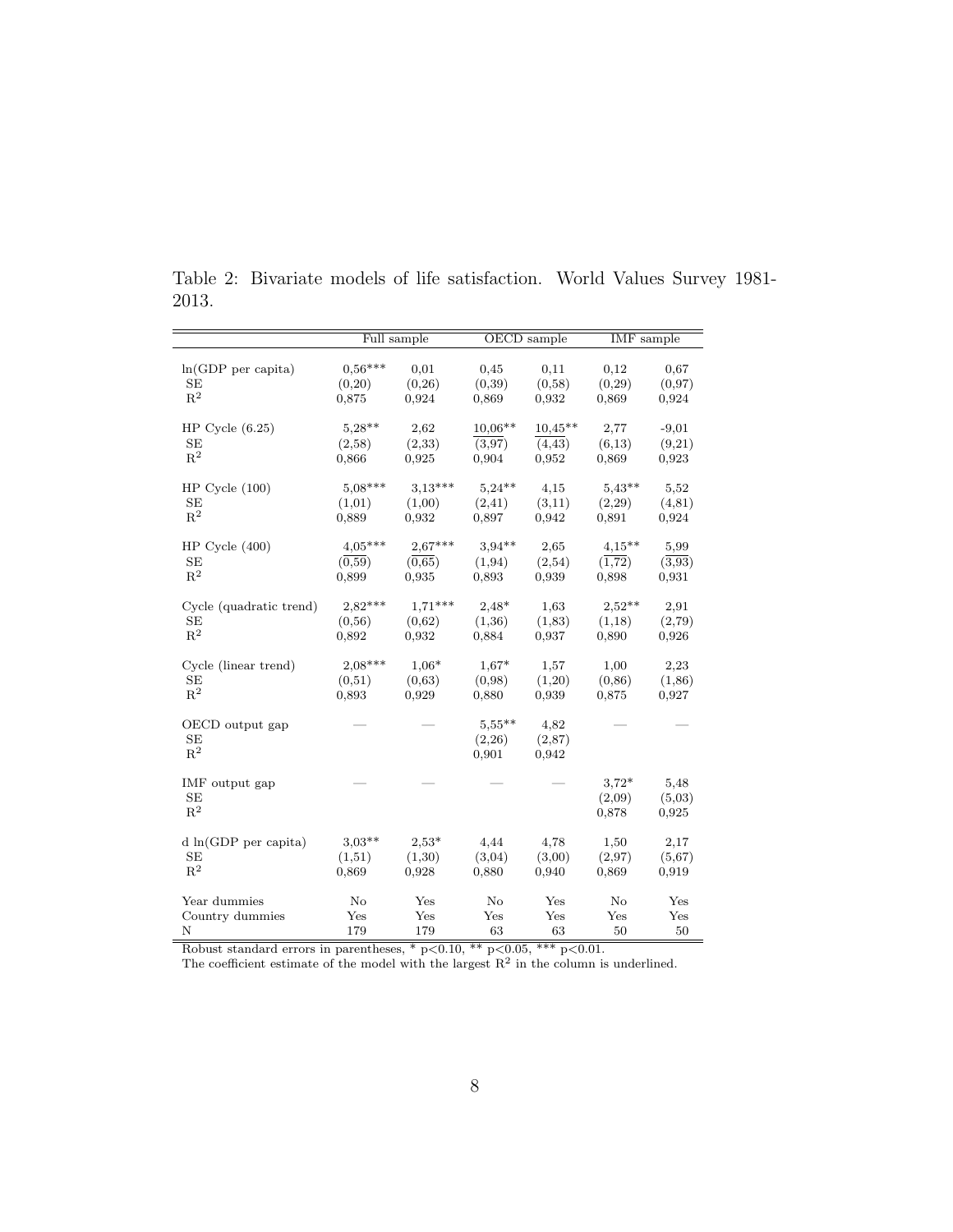|                          | Full sample |                   | OECD sample       |            | IMF sample |            |  |
|--------------------------|-------------|-------------------|-------------------|------------|------------|------------|--|
|                          |             |                   |                   |            |            |            |  |
| $ln(GDP$ per capita)     | $0,18***$   | $-0.02$           | $0,23***$         | 0.04       | $0,20***$  | 0,23       |  |
| <b>SE</b>                | $(0,\!04)$  | (0,08)            | (0,08)            | (0,13)     | (0,04)     | (0,17)     |  |
| $\mathbb{R}^2$           | 0,819       | 0.919             | 0,817             | 0,883      | 0.932      | 0,957      |  |
|                          |             |                   |                   |            |            |            |  |
| HP Cycle $(6.25)$        | 0,10        | $-0,03$           | 2,30              | $4.08*$    | $-0,50$    | $-0,40$    |  |
| SE<br>$\mathbf{R}^2$     | (1,01)      | (1,01)            | (1,54)            | (2,07)     | (1,25)     | (2,02)     |  |
|                          | 0,793       | 0,919             | 0,812             | 0,921      | 0,884      | 0,948      |  |
| $HP$ Cycle $(100)$       | $0.68*$     | 0,49              | 0.99              | 1,63       | 0,68       | 1,53       |  |
| SE                       | (0,36)      | (0,37)            | (0, 78)           | (1,01)     | (0,63)     | (1,08)     |  |
| $\mathbf{R}^2$           | 0,801       | 0,922             | 0,799             | 0,903      | 0,888      | 0,953      |  |
|                          |             |                   |                   |            |            |            |  |
| HP Cycle $(400)$         | $0.67***$   | $0.50**$          | 0,82              | 1,11       | 0,66       | 1,28       |  |
| <b>SE</b>                | (0,21)      | (0, 23)           | (0,62)            | (0,79)     | (0, 46)    | (0, 94)    |  |
| $\mathbf{R}^2$           | 0,809       | 0,925             | 0,801             | 0,898      | 0,892      | 0,955      |  |
| Cycle (quadratic trend)  | $0.44***$   | $0,32*$           | 0,68              | 0,77       | $0.55*$    | 0,54       |  |
| SЕ                       | (0,15)      | (0,17)            | (0, 45)           | (0,58)     | (0,32)     | (0,67)     |  |
| $\mathbf{R}^2$           | 0,805       | 0,923             | 0,806             | 0,898      | 0,896      | 0,951      |  |
|                          |             |                   |                   |            |            |            |  |
| Cycle (linear trend)     | $0,46***$   | $0.23*$           | 0,25              | 0,40       | 0.05       | 0,30       |  |
| <b>SE</b>                | (0,12)      | (0,14)            | (0,32)            | (0,38)     | (0, 28)    | (0, 44)    |  |
| $\mathbf{R}^2$           | 0,818       | 0,923             | 0,788             | 0,889      | 0,884      | 0,950      |  |
|                          |             |                   |                   |            |            |            |  |
| OECD output gap          |             |                   | 0.68              | 1,04       |            |            |  |
| SE<br>$\mathbf{R}^2$     |             |                   | (0,57)            | (0,88)     |            |            |  |
|                          |             |                   | 0,790             | 0,889      |            |            |  |
| IMF output gap           |             |                   |                   |            | 1,19       | $1.95*$    |  |
| <b>SE</b>                |             |                   |                   |            | (0,82)     | (0.99)     |  |
| $\mathbb{R}^2$           |             |                   |                   |            | 0,896      | 0,958      |  |
|                          |             |                   |                   |            |            |            |  |
| $d \ln(GDP)$ per capita) | 0,52        | 0,49              | 0.04              | 0,61       | 0,09       | $-0,36$    |  |
| SE                       | (0,31)      | (0,35)            | (0,53)            | (0, 84)    | (0, 86)    | (1,16)     |  |
| $\mathbb{R}^2$           | 0,797       | 0,922             | 0,783             | 0,885      | 0,883      | 0,948      |  |
|                          |             |                   |                   |            |            |            |  |
| Year dummies             | No          | Yes<br>Yes        | No<br>Yes         | Yes<br>Yes | No<br>Yes  | Yes<br>Yes |  |
| Country dummies<br>Ν     | Yes<br>179  | 179               | 63                | 63         | 50         | 50         |  |
|                          |             | $\overline{\ast}$ | $\overline{\ast}$ | $***$      |            |            |  |

Table 3: Bivariate models of happiness. World Values Survey 1981-2013.

Robust standard errors in parentheses,  $*$  p $< 0.10$ ,  $**$  p $< 0.05$ ,  $**$  p $< 0.01$ .

The coefficient estimate of the model with the largest  $R^2$  in the column is underlined.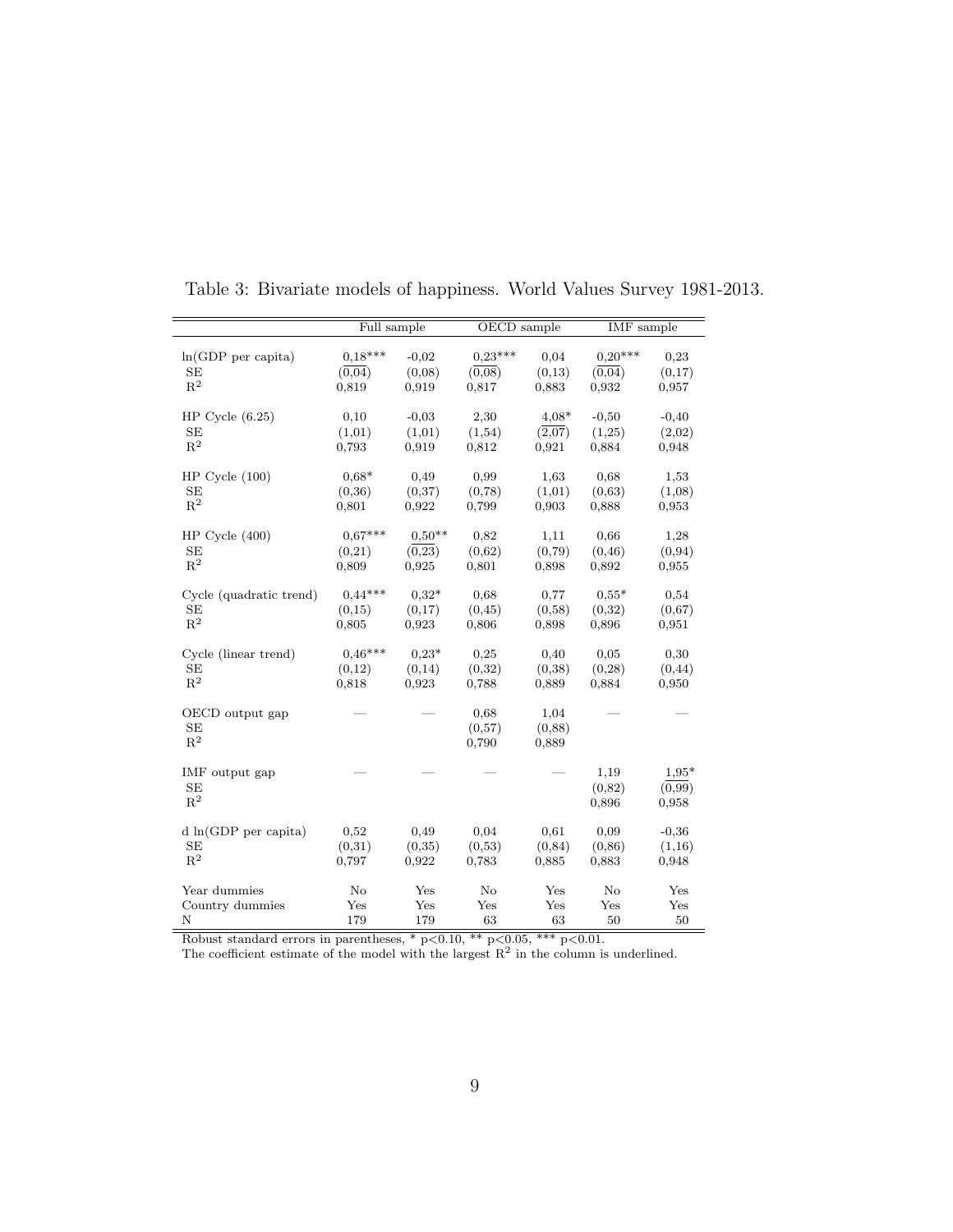It can be seen from our analysis thus far that the bivariate within-country relationship between GDP and SWB is often best modelled by first extracting a non-flexible trend, such as a linear trend, or the potential output measure calculated by the OECD, from the output series and using the residual as the predictor of SWB. Although the interpretations of the different model specifications are simple, it is worth emphasising them by using graphics. Because the interpretation of a log-of-GDP model is straightforward, we only take a look at a model with growth and a model with cyclical component of output. In Figure 1, we use the estimation results in Table 1 to simulate two different models. The figure shows the behaviour of SWB predicted by the models. In the models that are simulated, the explanatory variables are the the deviation of log of GDP per capita from its linear trend, and the GDP growth rate. We take the parameters from the full-sample models with year fixed-effects. The GDP data is from Great Britain, a country with a fairly typical trend growth and business cycles in the Eurobarometer data.

The model in which trend is extracted from GDP produces cyclical variation in SWB. That is, SWB follows business cycles. The model with growth has a distinctive feature of predicting immediate recovery of SWB when expansion begins after a trough. This is different from the two previous models, in which SWB increases more slowly as the output approaches the trend. It is clear that two types of models, the cycle model and the growth model are different. In the cycle models, growth only matters to the extent that it takes the economy farther away or closer to the trend or potential output. In the growth model, it does not matter for well-being on which side and how far away the economy is from the trend or potential output. Only the current rate of growth matters. This means that people can be as well-off in the beginning of the economic recovery as they are just before the peak, given that the growth rate is similar in these two phases of the business cycle. Similar logic applies to economic downturns and recessions. Recent results by De Neve et al. (2014) also imply this kind of behaviour of SWB over time. The difference in their model compared to our growth model is that they allow negative growth to have a different effect from positive growth. They find that negative growth has about six-fold effect on SWB compared to positive growth. Using their results, simulation of a growth model would yield similar variation in SWB over time as simulation of our model, the difference being that the predicted SWB series is flatter during the periods of positive growth and the dips during the periods of negative growth are much deeper. Rather than to rely on the predictions of the model with growth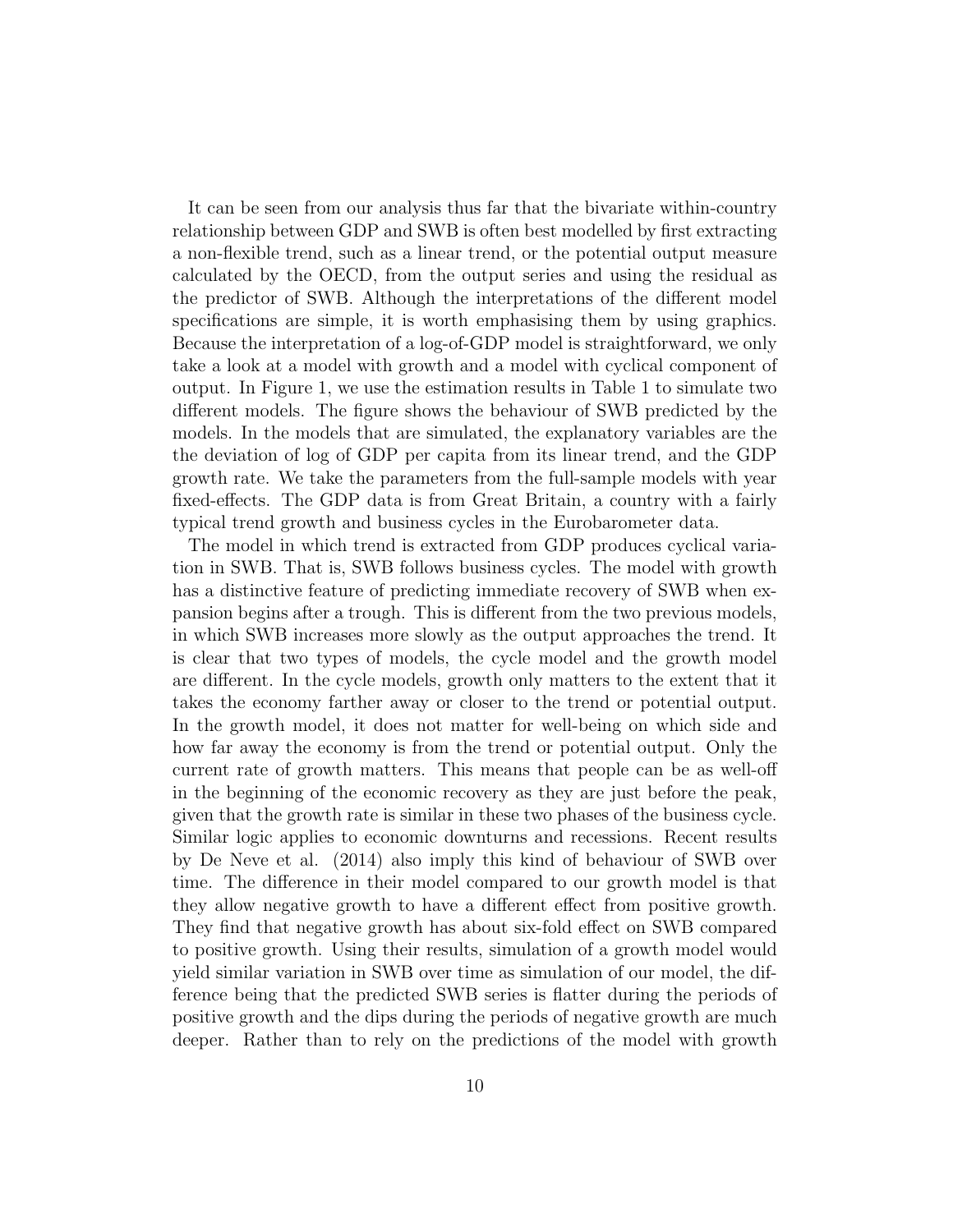

Figure 1: Detrended (linear trend) log of GDP per capita (dashed) and simulated life satisfaction (solid) series for Great Britain. Simulation model parameters: constant =  $0$ , coefficients =  $0.82$  (Growth model) and  $0.69$  (Cycle model).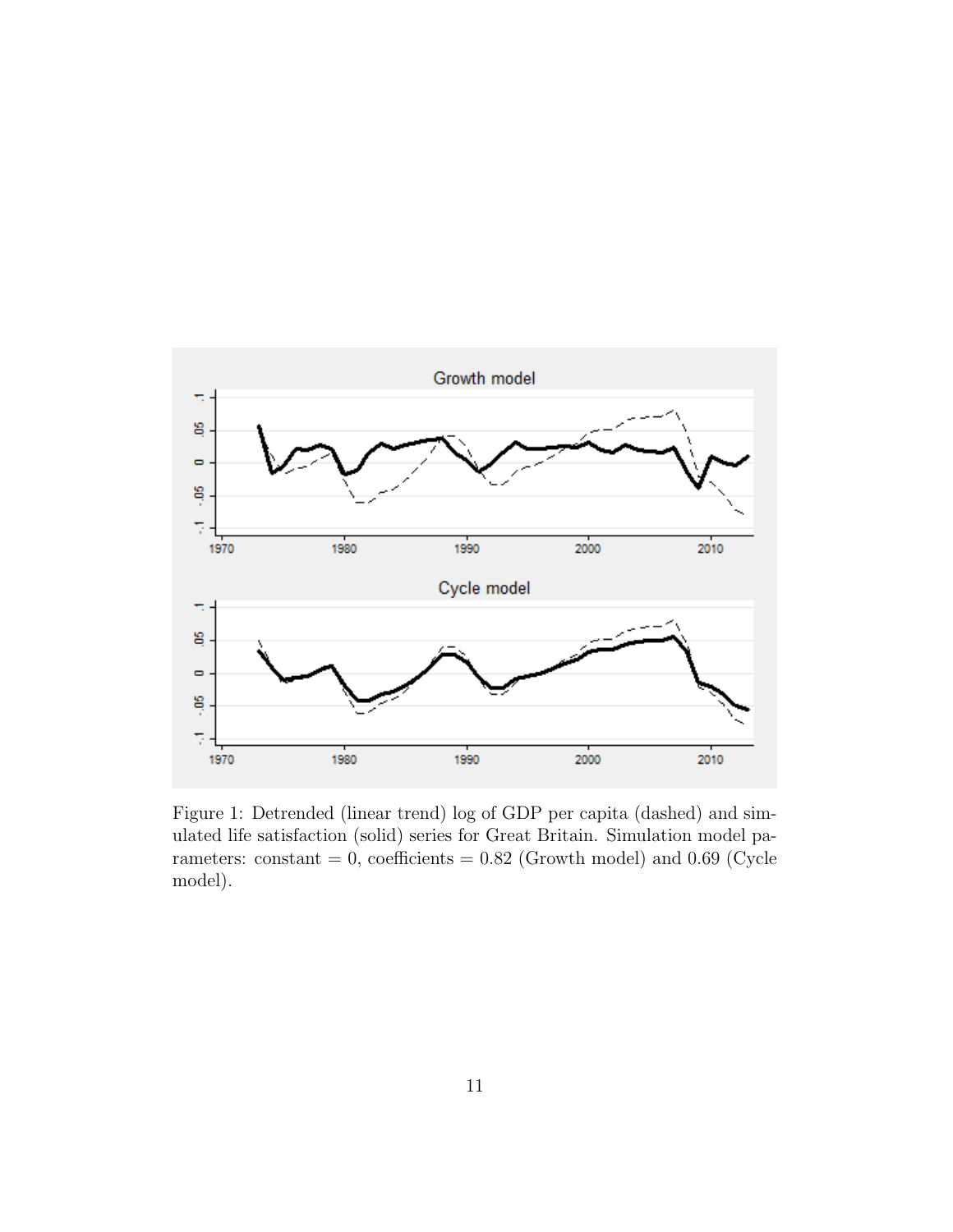as the regressor, it seems more plausible to think that SWB moves with the business cycle. In addition, our results show that cycle models have more explanatory power than growth models. We still do not think that it can be assumed a priori that current economic growth does not influence people's well-being. In what follows, we extend the analysis beyond bivariate models by combining the ideas of a cycle model and a growth model. We also allow SWB to be linked to the long-term trend of output.

#### 3.2 Models with growth, cycle and trend

To allow current economic growth to have an effect on well-being beyond its effect through changes that it causes on the level of output (relative to the trend or altogether), we estimate hybrid models in which we include both a cycle variable and growth as explanatory variables. Although there seems to be no trend in SWB, as discussed earlier, and the unit root test that we conducted point to stationarity of SWB series, we do not want to overlook the possibility of a statistically significant association between trend output and SWB. One reason for this is that in some earlier studies, most notably in Stevenson and Wolfers (2008), a positive association is found between log of GDP and SWB, a result which suggests that there may exist a long-run relationship. Therefore, our models also include trend, or potential output in the cases of OECD and IMF output gaps. The models to be estimated next are of type

$$
s_{it} = \alpha_i + \beta_1 growth_{it} + \beta_2 cycle_{it} + \beta_3 trend_{it} + \epsilon_{it}, \tag{2}
$$

where growth<sub>it</sub> is the change in log of GDP per capita from year  $t - 1$  to year t, cycle<sub>it</sub> is the cyclical component of log of GDP per capita and trend<sub>it</sub> is the trend component (or potential output) of log of GDP per capita. As cycle variables we use the same variables as we used in our bivariate models, and the trend components come from the same decompositions as the cyclical components.

The results from the estimated models are presented in tables 4, 5 and 6. According to all Eurobarometer estimations, the growth rate of GDP per capita is statistically significantly and positively associated with life satisfaction. The coefficients of the cyclical component of GDP are always positive and in most models statistically significantly different from zero. As with the bivariate models, the less flexible the trend component is, the more signifi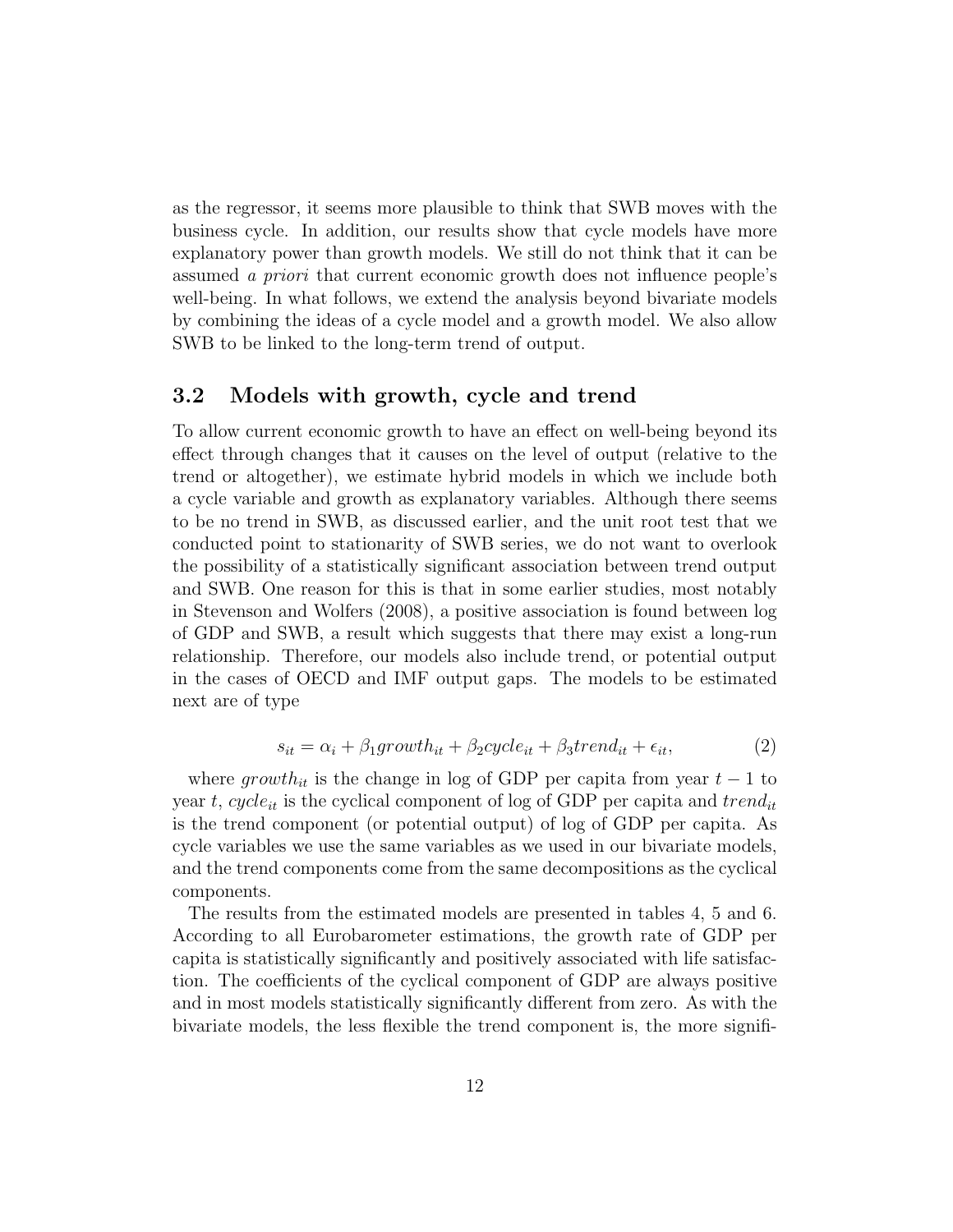cant predictor the cyclical component is. A notable exception from this is the OECD output gap, which is based on a fairly flexible trend and outperforms all other cycle variables. The models with the largest explanatory power are the ones in which the trend is either a simple linear trend or potential output variable calculated by the OECD. The trend component of GDP is always positively and almost always statistically significantly associated with life satisfaction. Trend components only lose their statistical significance when they are linear or calculated by the OECD and when year dummies are included. However, this also means that trend components are not statistically significant in year-dummy models that provide the best fit. Our results concerning the trend component of GDP from the models including year dummies that fit the data best are essentially the same as the results by Easterlin et al. (2010) and Easterlin (2013). In these studies, it is found that average GDP growth rates in countires are not statistically significantly associated with growth in SWB.

The results obtained using the Eurobarometer data should be contrasted with the discussion on bivariate models in the previous section. First, our bivariate results suggested that the explanatory power of economic growth is limited when compared to the business cycle variables. In turn, the models with many regressors suggest that growth matters even when the economic cycle and trend component of GDP are controlled for. Second, the level of log of GDP has a positive association with life satisfaction but this association is much stronger, and larger in magnitude, for cyclical fluctuations than it is for the trend. In fact, if we test whether the coefficient for the cycle equals that of trend's (that is, if we test  $\beta_2-\beta_3=0$ ) we can reject the hypothesis of equal coefficients in every model except in the one using smoothing parameter 6.25. This is not surprising since, in the models without year dummies that have the largest explanatory power, the coefficient of the cycle variable is about 6, 7 or 9 times as large as the coefficient of the trend component variable. In the best models with year dummies, the estimated coefficients of the trend component variables are not statistically different from zero. Therefore, the association between short-run economic fluctuations and well-being is much more important than the association between the long-run development of economic output and well-being. The analyses using the Eurobarometer reveal that both models with only growth variable and models with only log of GDP are too simple to capture the association between economic output and well-being. A better characterisation of the association is obtained when both output and output growth are present in the model, and a distinction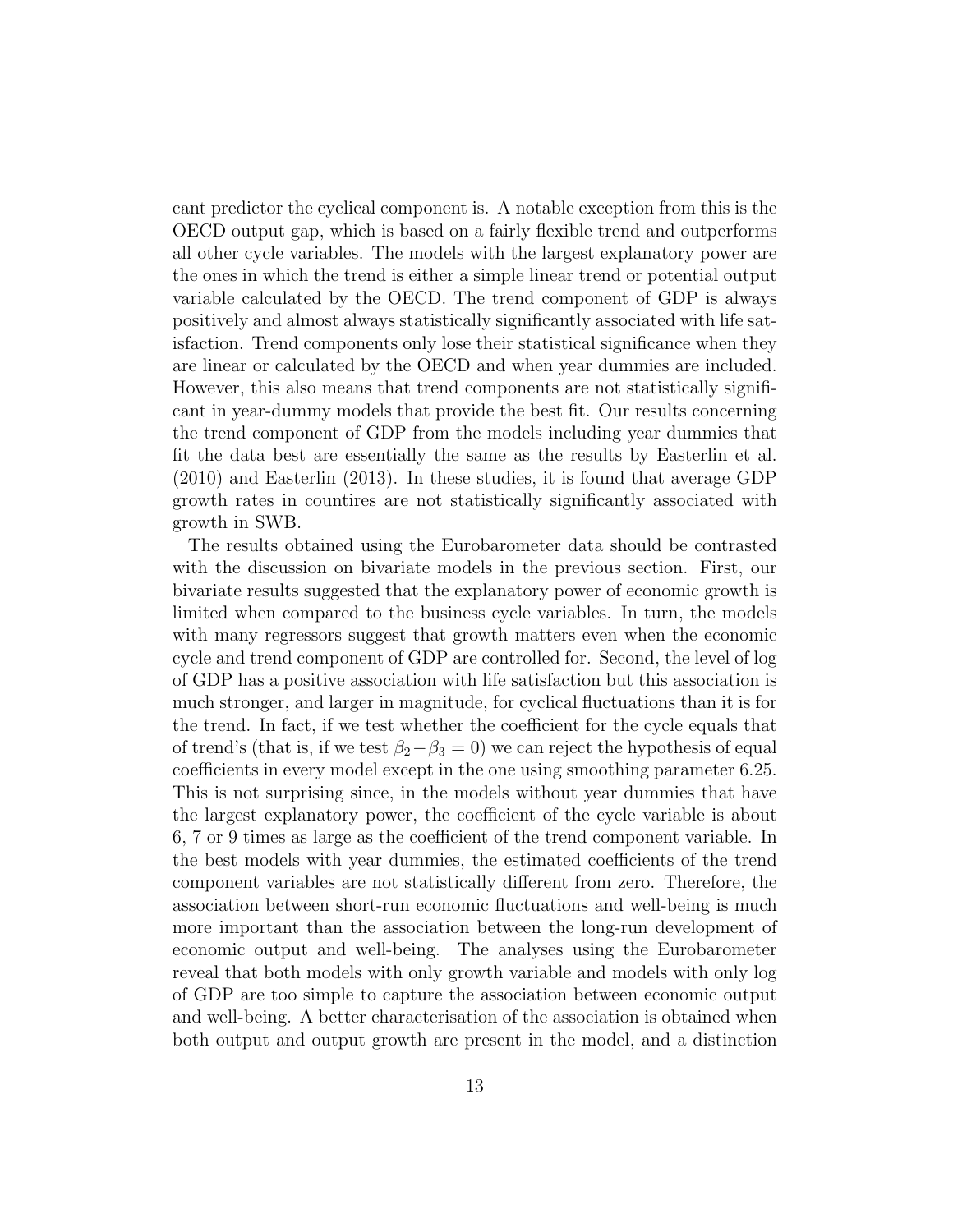|                              | Coefficient estimates |           | $\mathbb{R}^2$ | Coefficient estimates |                     |           | $\mathbb{R}^2$ |       |
|------------------------------|-----------------------|-----------|----------------|-----------------------|---------------------|-----------|----------------|-------|
|                              | Growth                | Cycle     | Trend          |                       | Growth              | Cycle     | Trend          |       |
| Full sample                  |                       |           |                |                       |                     |           |                |       |
| $\overline{\text{HP}(6.25)}$ | $0,59***$             | $0.41**$  | $0.12***$      | 0,928                 | $0.65***$           | 0,44      | $0,19***$      | 0,939 |
| <b>SE</b>                    | (0,14)                | (0,20)    | (0,02)         |                       | (0,22)              | (0, 35)   | (0,05)         |       |
| HP(100)                      | $0,53***$             | $0.45***$ | $0.11***$      | 0,929                 | $0.70***$           | 0,28      | $0.20***$      | 0.939 |
| SE                           | (0,14)                | (0,11)    | (0,02)         |                       | (0,20)              | (0,17)    | (0,05)         |       |
| HP (400)                     | $0.51***$             | $0.45***$ | $0,11***$      | 0,929                 | $0.65***$           | $0.37***$ | $0,17***$      | 0.939 |
| <b>SE</b>                    | (0,13)                | (0,09)    | (0,02)         |                       | (0,20)              | (0,14)    | (0,05)         |       |
| Quadratic trend              | $0.52***$             | $0.36***$ | $0.09***$      | 0,930                 | $0,64***$           | $0.38***$ | $0.13**$       | 0.939 |
| <b>SE</b>                    | (0,13)                | (0,07)    | (0,02)         |                       | (0,20)              | (0,09)    | (0,06)         |       |
| Linear trend                 | $0.34***$             | $0,50***$ | $0.07***$      | 0.933                 | $0.52**$            | $0.65***$ | $-0.06$        | 0,944 |
| SE                           | (0,12)                | (0,07)    | (0,02)         |                       | (0,20)              | (0,09)    | (0,07)         |       |
| $N = 644$                    |                       |           |                |                       |                     |           |                |       |
| OECD sample                  |                       |           |                |                       |                     |           |                |       |
| HP(6.25)                     | $0.97***$             | 0,24      | $0,19***$      | 0,923                 | $1,48***$           | 0,16      | $0,37***$      | 0,939 |
| <b>SE</b>                    | (0, 23)               | (0,30)    | (0,03)         |                       | (0,36)              | (0, 55)   | (0,08)         |       |
| HP (100)                     | $0.79***$             | $0,56***$ | $0.15***$      | 0,923                 | $1,43***$           | 0,33      | $0.37***$      | 0.939 |
| SE                           | (0, 23)               | (0,17)    | (0,03)         |                       | (0,36)              | (0, 28)   | (0,09)         |       |
| HP (400)                     | $0.76***$             | $0.52***$ | $0,14***$      | 0,924                 | $1,43***$           | 0,34      | $0,37***$      | 0.939 |
| SE                           | (0,22)                | (0,14)    | (0,04)         |                       | (0,36)              | (0,21)    | (0,10)         |       |
| Quadratic trend              | $0.77***$             | $0.39***$ | $0,12***$      | 0,924                 | $1.42***$           | $0.35***$ | $0.37***$      | 0,939 |
| <b>SE</b>                    | (0,22)                | (0,09)    | (0,04)         |                       | (0,37)              | (0,12)    | (0,12)         |       |
| Linear trend                 | $0.63***$             | $0.48***$ | $0,12***$      | 0,926                 | $1,13***$           | $0.59***$ | $-0,02$        | 0,941 |
| <b>SE</b>                    | (0,21)                | (0,09)    | (0,04)         |                       | (0, 38)             | (0,13)    | (0,16)         |       |
| OECD                         | $0.44**$              | $0.91***$ | $0.10***$      | 0,927                 | $0.93***$           | $1.10***$ | 0,13           | 0,941 |
| SE                           | $(\overline{0,22})$   | (0,17)    | (0,04)         |                       | $(\overline{0,36})$ | (0, 24)   | (0,09)         |       |
| $N = 435$                    |                       |           |                |                       |                     |           |                |       |
|                              |                       |           |                |                       |                     |           |                |       |
| IMF sample                   |                       |           |                |                       |                     |           |                |       |
| HP(6.25)                     | $0.92***$             | 0,10      | $0.15***$      | 0,915                 | $1,21***$           | $-0.04$   | $0.28***$      | 0.933 |
| <b>SE</b>                    | (0,21)                | (0.29)    | (0,02)         |                       | (0, 28)             | (0,50)    | (0,05)         |       |
| HP (100)                     | $0.76***$             | $0.48***$ | $0.13***$      | 0.916                 | $1,15***$           | 0,20      | $0.28***$      | 0.933 |
| SE                           | (0,20)                | (0,17)    | (0,02)         |                       | (0, 28)             | (0,25)    | (0,05)         |       |
| HP (400)                     | $0.69***$             | $0.54***$ | $0,12***$      | 0,917                 | $1,08***$           | $0.35*$   | $0.26***$      | 0,933 |
| <b>SE</b>                    | (0,20)                | (0,13)    | (0,02)         |                       | (0, 29)             | (0,19)    | (0,06)         |       |
| Quadratic trend              | $0.68***$             | $0.40***$ | $0.09***$      | 0.917                 | $1.08***$           | $0.33***$ | $0.25***$      | 0,933 |
| <b>SE</b>                    | (0,20)                | (0,08)    | (0,03)         |                       | (0, 29)             | (0,11)    | (0,07)         |       |
| Linear trend                 | $0.48**$              | $0.49***$ | $0.09***$      | 0,921                 | $0.87***$           | $0.59***$ | 0,05           | 0,936 |
| <b>SE</b>                    | (0.19)                | (0.08)    | (0.02)         |                       | (0.32)              | (0,11)    | (0.09)         |       |
| IMF                          | $0.67***$             | $0.67***$ | $0,14***$      | 0,917                 | $1.02***$           | $0,54*$   | $0,26***$      | 0,933 |
| <b>SE</b>                    | (0,21)                | (0,21)    | (0,02)         |                       | (0, 28)             | (0,30)    | (0,05)         |       |
| $N = 494$                    |                       |           |                |                       |                     |           |                |       |
| Year dummies                 |                       | No        |                |                       |                     |           | Yes            |       |
| Country dummies              |                       | Yes       |                |                       |                     |           | Yes            |       |
|                              |                       |           |                |                       |                     |           |                |       |

Table 4: Models of life satisfaction. Eurobarometer 1973-2013.

Robust standard errors in parentheses, \*  $p<0.10$ , \*\*  $p<0.05$ , \*\*\*  $p<0.01$ . Each row reports two models with the same detrending method and three regressors of interest (growth, cycle component and trend component). The models in the lefthand panel do not include year dummies and the models in the righthand panel do. The coefficient estimates of the model with the largest  $\mathbb{R}^2$  in the sample / specification (with or without year dummies) is underlined.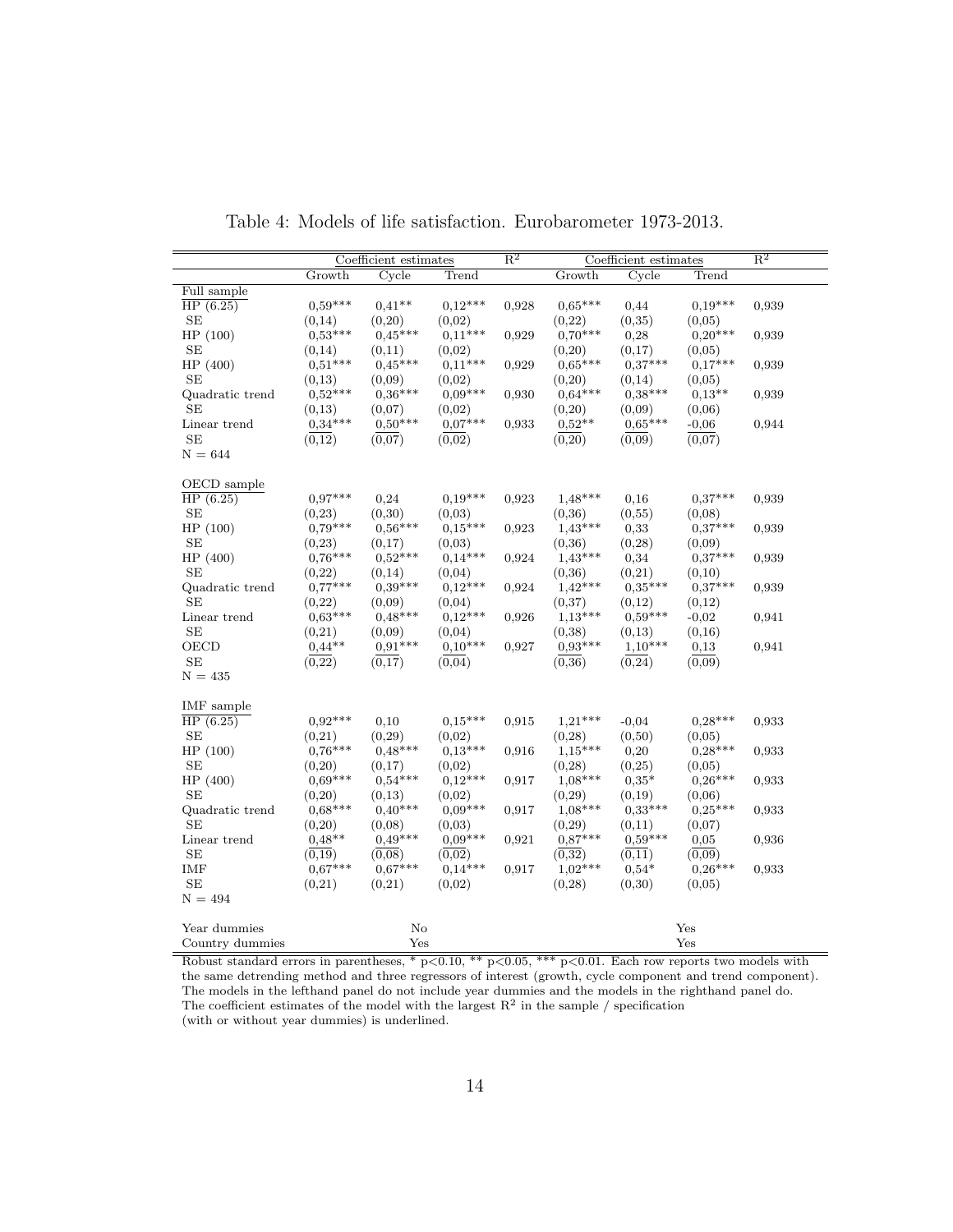is made between the level of trend output, or potential output, and the deviation of the level of output from its trend or potential.

As was the case with the bivariate models, the results in the World Values Survey data are more mixed. When modelling life satisfaction (Table 5), using HP filters with smoothing parameters of 400 or 6.25 yield the best fit. In most models with the best explanatory power, the cyclical component of GDP is the only statistically significant regressor. In the model using the full sample and including year dummies, the trend component of GDP is statistically significant and negative. In the model using the IMF sample and including year dummies, none of the explanatory variables is statistically significant. The results from the happiness models in Table 6 differ from the life satisfaction models in Table 5. The models with largest explanatory power in the full sample use a linear trend or an HP filter with a smoothing parameter of 400. The best models in the OECD sample use HP filter with a smoothing parameter of 6.25. The best models in the IMF sample use the output gap calculated by the IMF. The cyclical component of GDP, similarly to the trend component of GDP, is the only statistically significant regressor in two of the best models. Full sample and year dummies yield a, again, negative and statistically significant coefficient on the trend component, and a positive and significant coefficient on the cyclical component. IMF sample and year dummies yield no significant coefficients, as was the case with the life satisfaction models. An interesting difference between the Eurobarometer and WVS data is that economic growth is not statistically significantly associated with SWB in the WVS data.

If one looks at the WVS models that yield the best fit, some overall conclusion can be drawn from the WVS data. First, current economic growth is not associated with subjective well-being. Second, the cyclical component of GDP is positively associated with SWV, although the coefficient is not always statistically significantly different from zero. Third, the coefficient of the trend component of GDP is positive when year dummies are excluded and negative when year dummies are included. The statistical significance varies. As discussed earlier, year dummies capture the average development in the variables, including the average trend in GDP. Thus, although sample countries' GDP and SWB have both grown on average, the differences between SWB trends in countries are not positively associated with the differences between their log of GDP trends. On the contrary, countries with higher trend growth have experienced less growth in SWB over time. A simple interpretation for the finding is that, in the WVS countries, economic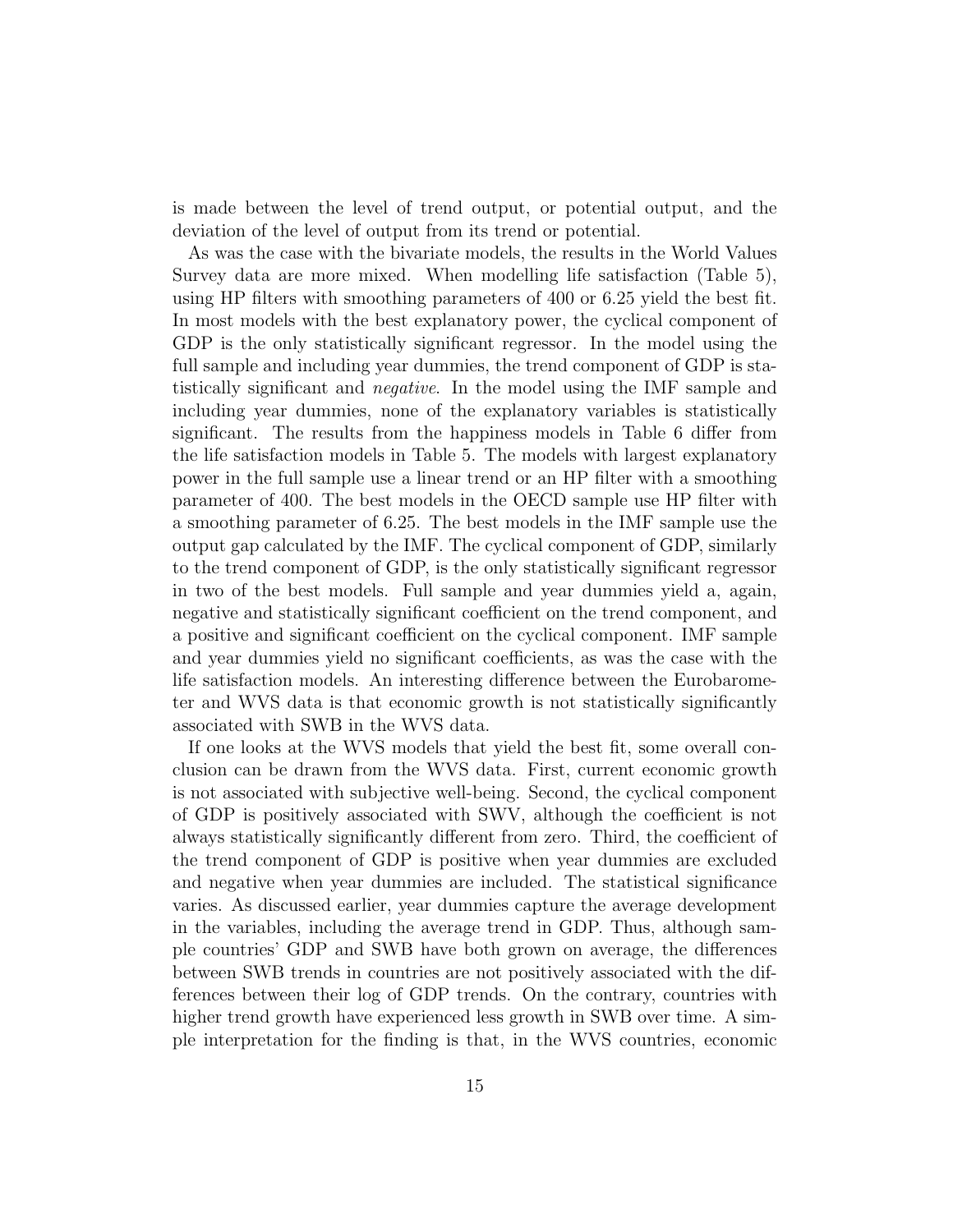|                 |          | Coefficient estimates |          | $\overline{\mathrm{R}^2}$ |                     | Coefficient estimates |           | $\overline{\mathrm{R}^2}$ |
|-----------------|----------|-----------------------|----------|---------------------------|---------------------|-----------------------|-----------|---------------------------|
|                 | Growth   | Cycle                 | Trend    |                           | Growth              | Cycle                 | Trend     |                           |
| Full sample     |          |                       |          |                           |                     |                       |           |                           |
| HP(6.25)        | $2,25*$  | 3,25                  | $0.52**$ | 0,886                     | $2.37*$             | 0,91                  | $-0,07$   | 0,929                     |
|                 | (1,31)   | (2,29)                | (0,21)   |                           | (1,37)              | (2, 33)               | (0, 28)   |                           |
| HP(100)         | 1,79     | $4.01***$             | 0,31     | 0,896                     | 1,43                | $3,17***$             | $-0.45*$  | 0,936                     |
|                 | (1,10)   | (0.96)                | (0,20)   |                           | (1,11)              | (1,03)                | (0,27)    |                           |
| HP(400)         | 1,72     | $3.53***$             | 0,16     | 0,903                     | 1,23                | $2,78***$             | $-0.61**$ | 0,940                     |
|                 | (1,10)   | (0.60)                | (0,20)   |                           | (1,03)              | (0.64)                | (0, 24)   |                           |
| Quadratic trend | $2,21*$  | $2,46***$             | 0,21     | 0,899                     | 1,85                | $1,54**$              | $-0.44*$  | 0,936                     |
|                 | (1,16)   | (0.55)                | (0,21)   |                           | (1,23)              | (0,64)                | (0,25)    |                           |
| Linear trend    | $2,26**$ | $1,90***$             | 0,08     | 0,899                     | $1,95*$             | 0,87                  | $-0,42$   | 0,933                     |
|                 | (0,98)   | (0,52)                | (0,22)   |                           | (1,14)              | (0,66)                | (0,30)    |                           |
| $N = 179$       |          |                       |          |                           |                     |                       |           |                           |
|                 |          |                       |          |                           |                     |                       |           |                           |
| OECD sample     |          |                       |          |                           |                     |                       |           |                           |
| HP(6.25)        | 1,23     | $8,33*$               | 0,33     | 0,909                     | 0,34                | $11,31*$              | $-0,54$   | 0,954                     |
|                 | (2, 40)  | $(\overline{4,30})$   | (0,35)   |                           | $(\overline{3,10})$ | (6,14)                | (0,56)    |                           |
| HP(100)         | 2,59     | $3,85*$               | 0,41     | 0,907                     | 2,28                | 3,37                  | $-0,37$   | 0,945                     |
|                 | (2,18)   | (2,08)                | (0,34)   |                           | (3,79)              | (4,39)                | (0,66)    |                           |
| HP(400)         | 3,34     | $2,82*$               | 0,42     | 0,906                     | 3,36                | 1,46                  | $-0,22$   | 0,942                     |
|                 | (2,07)   | (1, 45)               | (0,33)   |                           | (3,95)              | (3,15)                | (0,61)    |                           |
| Quadratic trend | $4,17*$  | $1.98**$              | 0,44     | 0,905                     | 3,93                | 0,70                  | $-0,15$   | 0,941                     |
|                 | (2,09)   | (0, 93)               | (0,33)   |                           | (3,61)              | (1,96)                | (0,56)    |                           |
| Linear trend    | $4,30**$ | $1.62**$              | $0.49*$  | 0,906                     | 3,34                | 0,68                  | $-0,20$   | 0,941                     |
|                 | (2,12)   | (0, 73)               | (0, 29)  |                           | (4,30)              | (1,51)                | (0,55)    |                           |
| OECD            | 2,37     | $4.17**$              | 0,36     | 0,908                     | 1,87                | 4,80                  | $-0,57$   | 0,945                     |
|                 | (2,33)   | (1,99)                | (0,32)   |                           | (3,67)              | (3,89)                | (0,65)    |                           |
| $N = 63$        |          |                       |          |                           |                     |                       |           |                           |
|                 |          |                       |          |                           |                     |                       |           |                           |
| IMF sample      |          |                       |          |                           |                     |                       |           |                           |
| HP(6.25)        | 1,30     | 2,34                  | 0,13     | 0,871                     | 2,25                | $-10,72$              | 0,79      | 0,933                     |
|                 |          |                       |          |                           |                     |                       |           |                           |
|                 | (3,58)   | (6,88)<br>$5,83**$    | (0,30)   |                           | (4,78)<br>0,95      | (10,10)               | (0, 86)   |                           |
| HP(100)         | $-1,37$  |                       | $-0,01$  | 0,892                     |                     | 3,62                  | 0,48      | 0,926                     |
|                 | (3,22)   | (2,34)                | (0,27)   |                           | (5,80)              | (5,25)                | (1,11)    |                           |
| HP(400)         | $-1,66$  | $4,57**$              | $-0,09$  | 0,899                     | $-1,04$             | 5,97                  | 0,13      | 0,932                     |
|                 | (2,98)   | (1,82)                | (0, 24)  |                           | (5,66)              | (3,86)                | (1,04)    |                           |
| Quadratic trend | $-1,01$  | $2,74**$              | $-0,10$  | 0,891                     | 0,49                | 2,43                  | 0,38      | 0,927                     |
|                 | (3,04)   | (1,23)                | (0,25)   |                           | (5,53)              | (2,75)                | (0, 99)   |                           |
| Linear trend    | 0,22     | 1,06                  | 0,11     | 0,876                     | $-0,89$             | 2,36                  | 0,41      | 0.930                     |
|                 | (3, 45)  | (1,02)                | (0, 28)  |                           | (5, 46)             | (2,06)                | (0, 95)   |                           |
| IMF             | $-0,63$  | 3,89                  | 0,02     | 0,878                     | 1,37                | 3,74                  | 0,37      | 0,926                     |
|                 | (3,72)   | (2,43)                | (0,31)   |                           | (5,55)              | (6,16)                | (1,27)    |                           |
| $N = 50$        |          |                       |          |                           |                     |                       |           |                           |
|                 |          |                       |          |                           |                     |                       |           |                           |
| Year dummies    |          | $\rm No$              |          |                           |                     |                       | Yes       |                           |
| Country dummies |          | Yes                   |          |                           |                     |                       | Yes       |                           |

Table 5: Models of life satisfaction. World Values Survey 1981-2013.

Robust standard errors in parentheses, \*  $p<0.10$ , \*\*  $p<0.05$ , \*\*\*  $p<0.01$ . Each row reports two models with the same detrending method and three regressors of interest (growth, cycle component and trend component). The models in the lefthand panel do not include year dummies and the models in the righthand panel do. The coefficient estimates of the model with the largest  $\mathbb{R}^2$  in the sample / specification (with or without year dummies) is underlined.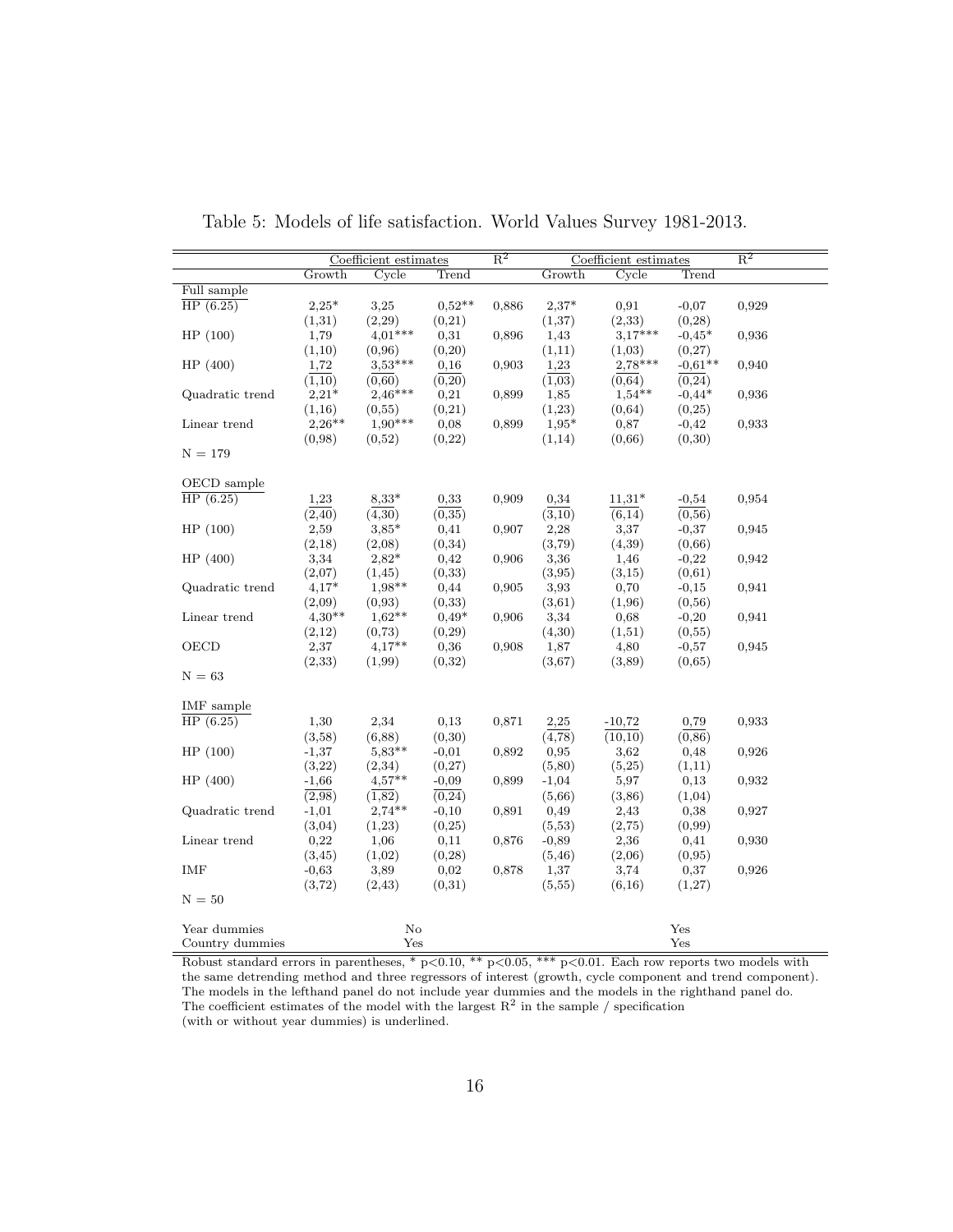|                 | Coefficient estimates |                     |                     | $\overline{\mathrm{R}^2}$ | Coefficient estimates |                     |                | $\overline{\mathrm{R}^2}$ |
|-----------------|-----------------------|---------------------|---------------------|---------------------------|-----------------------|---------------------|----------------|---------------------------|
|                 | Growth                | Cycle               | Trend               |                           | Growth                | Cycle               | Trend          |                           |
| Full sample     |                       |                     |                     |                           |                       |                     |                |                           |
| HP(6.25)        | $0.55*$               | $-0,41$             | $0.18***$           | 0,824                     | 0,58                  | $-0,44$             | $-0,02$        | 0,922                     |
|                 | (0, 28)               | (0, 95)             | (0,04)              |                           | (0, 36)               | (1,09)              | (0,09)         |                           |
| HP(100)         | $0.42*$               | 0,24                | $0.18***$           | 0,823                     | 0,32                  | 0,50                | $-0,10$        | 0,925                     |
|                 | (0, 25)               | (0,36)              | (0,05)              |                           | (0,31)                | (0,36)              | (0,09)         |                           |
| HP (400)        | 0,36                  | $0,38*$             | $0,15***$           | 0,824                     | 0,24                  | $0.53**$            | $-0.15*$       | 0,929                     |
|                 | (0, 25)               | (0,22)              | (0.06)              |                           | (0,30)                | (0,22)              | (0,08)         |                           |
| Quadratic trend | 0,41                  | $0,27*$             | $0,16***$           | 0,823                     | 0,36                  | $0,29*$             | $-0,11$        | 0,926                     |
|                 | (0, 26)               | (0,14)              | (0,05)              |                           | (0,33)                | (0,17)              | (0,08)         |                           |
| Linear trend    | 0,37                  | $0.36***$           | $0,12*$             | 0,827                     | 0,36                  | 0,20                | $-0,13$        | 0,926                     |
|                 | $(\overline{0,24})$   | $(\overline{0,14})$ | $(\overline{0,07})$ |                           | (0,30)                | (0,14)              | (0,09)         |                           |
| $N = 179$       |                       |                     |                     |                           |                       |                     |                |                           |
|                 |                       |                     |                     |                           |                       |                     |                |                           |
| OECD sample     |                       |                     |                     |                           |                       |                     |                |                           |
| HP(6.25)        | $-1,40$               | 3,66                | $0.13**$            | 0,847                     | $-1,88$               | $6,22**$            | $-0,23$        | 0,936                     |
|                 | (1,34)                | $(\overline{2,76})$ | $(\overline{0,06})$ |                           | (1,16)                | $(\overline{2,71})$ | (0,17)         |                           |
| HP(100)         | $-0,43$               | 1,19                | $0.19***$           | 0,828                     | $-1,14$               | 2,32                | $-0,17$        | 0,909                     |
|                 | (0,78)                | (1,11)              | (0.05)              |                           | (1,19)                | (1,59)              | (0,21)         |                           |
| HP (400)        | $-0,18$               | 0,86                | $0,19***$           | 0,827                     | $-0,80$               | 1,44                | $-0,11$        | 0,901                     |
|                 | (0,54)                | (0, 74)             | (0,06)              |                           |                       | (1,19)              | (0,20)         |                           |
| Quadratic trend | 0,00                  | 0,70                | $0,19***$           | 0,829                     | (1,16)<br>$-0,40$     | 0,84                | $-0,05$        | 0,899                     |
|                 |                       |                     |                     |                           |                       |                     |                |                           |
|                 | (0,36)                | (0, 46)             | (0,06)              |                           | (0, 87)               | (0, 72)             | (0,19)         |                           |
| Linear trend    | 0,19                  | 0,38                | $0,22***$           | 0,820                     | $-0,31$               | 0,47                | $-0.05$        | 0,889                     |
|                 | (0,27)                | (0, 29)             | (0,07)              |                           | (1,38)                | (0,61)              | (0,22)         |                           |
| OECD            | 0,05                  | 0,57                | $0.22***$           | 0,819                     | $-0,28$               | 1,44                | $-0,12$        | 0,890                     |
|                 | (0, 44)               | (0, 72)             | (0,07)              |                           | (1,16)                | (1,63)              | (0, 26)        |                           |
| $N = 63$        |                       |                     |                     |                           |                       |                     |                |                           |
| IMF sample      |                       |                     |                     |                           |                       |                     |                |                           |
| HP(6.25)        | 0,44                  | $-0,32$             | $0,21***$           | 0,933                     | $-0,45$               | $-0,77$             | 0,25           | 0,958                     |
|                 | (0, 56)               | (1,23)              | (0,04)              |                           | (0,98)                | (2,05)              | (0,18)         |                           |
| HP(100)         | 0,33                  | 0,26                | $0.20***$           | 0.932                     | $-0,76$               | 1,17                | 0,18           | 0,959                     |
|                 | (0,58)                | (0,61)              |                     |                           | (1,09)                | (1,13)              | (0,20)         |                           |
| HP(400)         | 0,27                  | 0,32                | (0,04)<br>$0.20***$ | 0.932                     | $-1,02$               | 1,22                | 0,14           | 0,960                     |
|                 |                       |                     | (0,04)              |                           |                       | (1,02)              |                |                           |
| Quadratic trend | (0, 56)<br>0,25       | (0, 40)<br>0,31     | $0,20***$           | 0,933                     | (1,10)<br>$-0,61$     | 0,40                | (0,20)<br>0,21 | 0,958                     |
|                 |                       |                     |                     |                           |                       | (0,69)              |                |                           |
|                 | (0, 54)               | (0,27)              | (0,04)<br>$0,21***$ |                           | (1,11)                |                     | (0,19)         |                           |
| Linear trend    | 0,39                  | 0,18                |                     | 0,932                     | $-0,78$               | 0,42                | 0,21           | 0,958                     |
| <b>IMF</b>      | (0,57)                | (0,21)              | (0,04)<br>$0,19***$ |                           | (1,22)                | (0,51)              | (0,19)         |                           |
|                 | 0,01                  | 0,77                |                     | 0,934                     | $-0,68$               | 1,59                | 0,11           | 0,960                     |
| $N = 50$        | (0,61)                | (0, 80)             | (0,04)              |                           | (0,98)                | (1,09)              | (0, 23)        |                           |
|                 |                       |                     |                     |                           |                       |                     |                |                           |
| Year dummies    |                       | $\rm No$            |                     |                           |                       |                     | Yes            |                           |
| Country dummies |                       | Yes                 |                     |                           |                       |                     | Yes            |                           |
|                 |                       |                     |                     |                           |                       |                     |                |                           |

Table 6: Models of happiness. World Values Survey 1981-2013.

Robust standard errors in parentheses, \*  $p<0.10$ , \*\*  $p<0.05$ , \*\*\*  $p<0.01$ . Each row reports two models with the same detrending method and three regressors of interest (growth, cycle component and trend component). The models in the lefthand panel do not include year dummies and the models in the righthand panel do. The coefficient estimates of the model with the largest  $\mathbb{R}^2$  in the sample / specification (with or without year dummies) is underlined.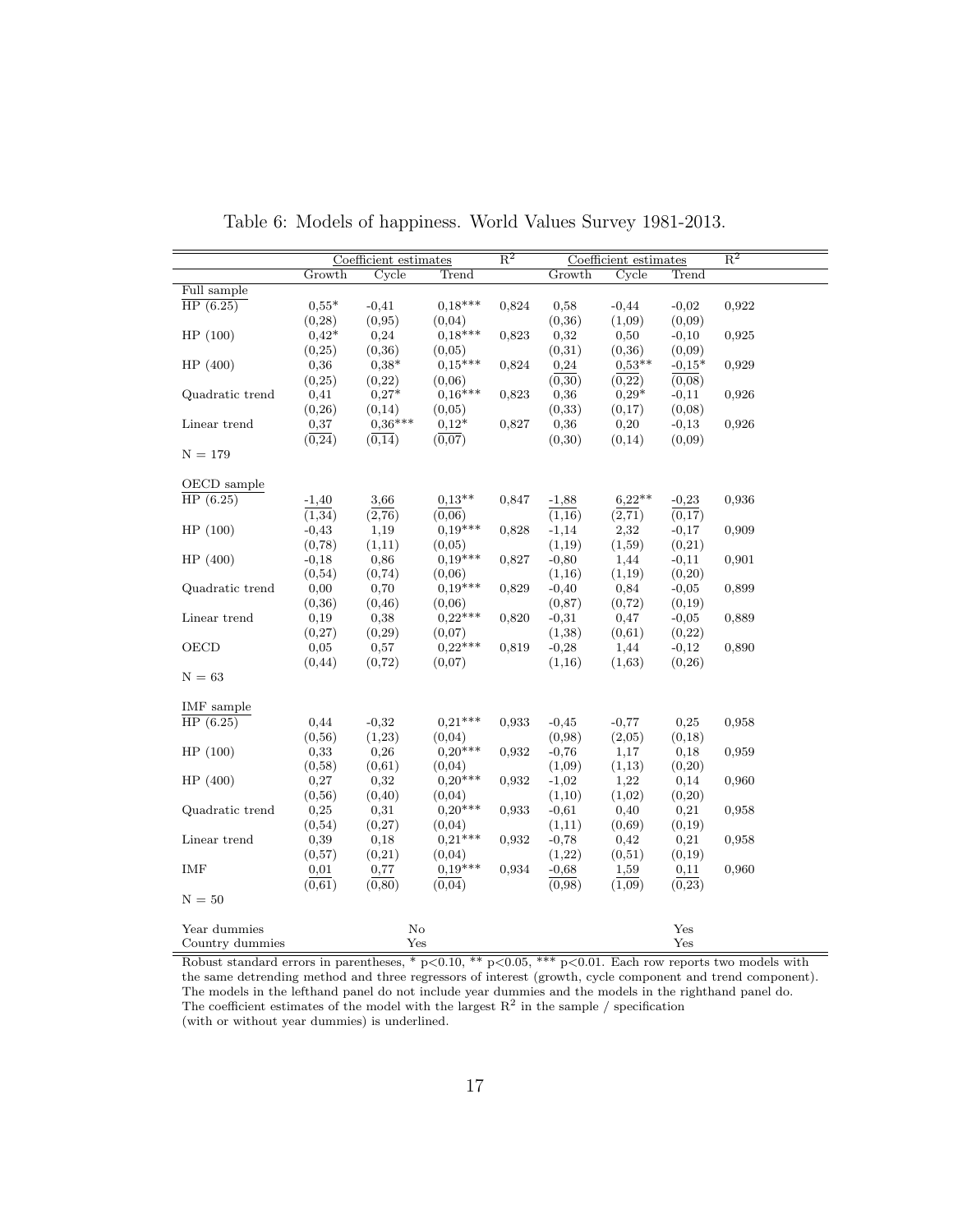development may have had negative effects on well-being. Yet, people are better off when the economy is above its long-run trend and less well off when the economy is below it.



Figure 2: Detrended (linear trend) log of GDP per capita (dashed) and simulated life satisfaction (solid) series for Great Britain. Simulation model parameters: constant = 0, coefficients =  $0.52$  (GDP growth rate) and  $0.65$ (cyclical component, linear trend).

We conduct a simulation excercise similar to that related to the bivariate models in Figure 2. We simulate the model with the best fit in the Eurobarometer. Simulation is conducted with Great Britain GDP data using parameters (excluding constant term and the year fixed-effects) from the model including year dummies with linear detrending. The SWB series now follows quite closely to the business cycle, but, on top of that, periods of positive economic growth are associated with a higher SWB and periods of negative growth with a lower SWB. Business cycles are asymmetric in the sense that periods of negative growth are shorter than periods of positive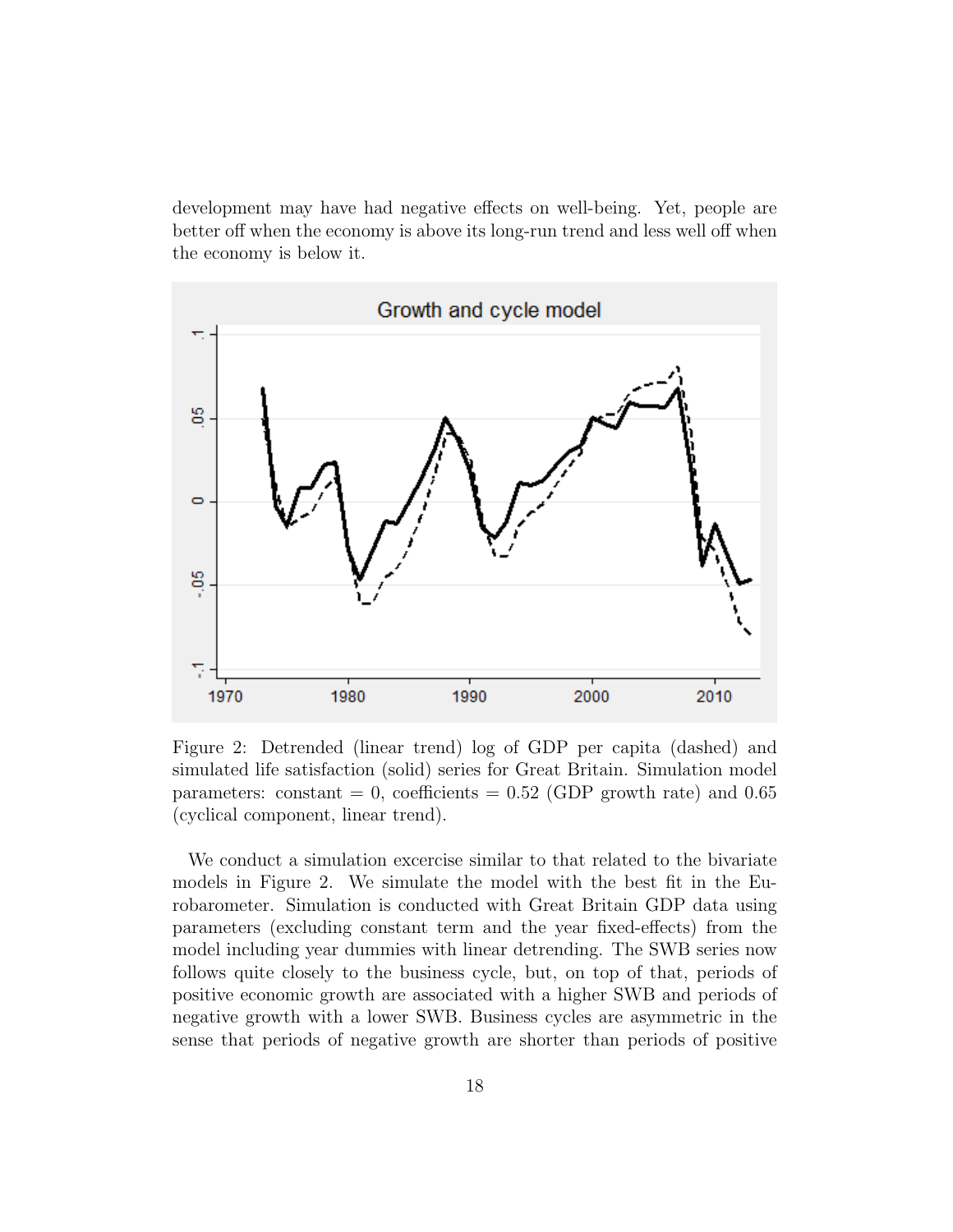growth. This is reflected in the simulated SWB series. SWB starts to recover from a dip as soon as growth is restored. However, SWB recovers to the pre-recession levels only after economy has recovered from recession.

### 4 Conclusions

We estimated different models of the relationship between output and subjective well-being and compared their explanatory power. Two commonly used data sets, the Eurobarometer and the World Values Survey, were used because they include observations over long period of time. New results on how GDP and SWB are interlinked in the short-run and in the long-run were provided. Models were given interpretations to shed light on what kinds of links the earlier studies have precisely found between the two variables. Simple simulation excercises further illuminated the the interpretations. Although we only considered static models, it appears that the relationship is more complex than previously estimated. More specifically, we found that cyclical fluctuations of output is able to explain a statistically and economically significant share of the subjective well-being variation over time. Long-run trend differences between countries in output have limited or no explanatory power in a SWB model. However, economic growth has an independent nonpermanent effect above and beyond its effect on the level of economic output relative to its long-term trend. Our results are consistent with the majority of earlier studies but shed more light on the complex relationship between GDP and subjective well-being within countries over time.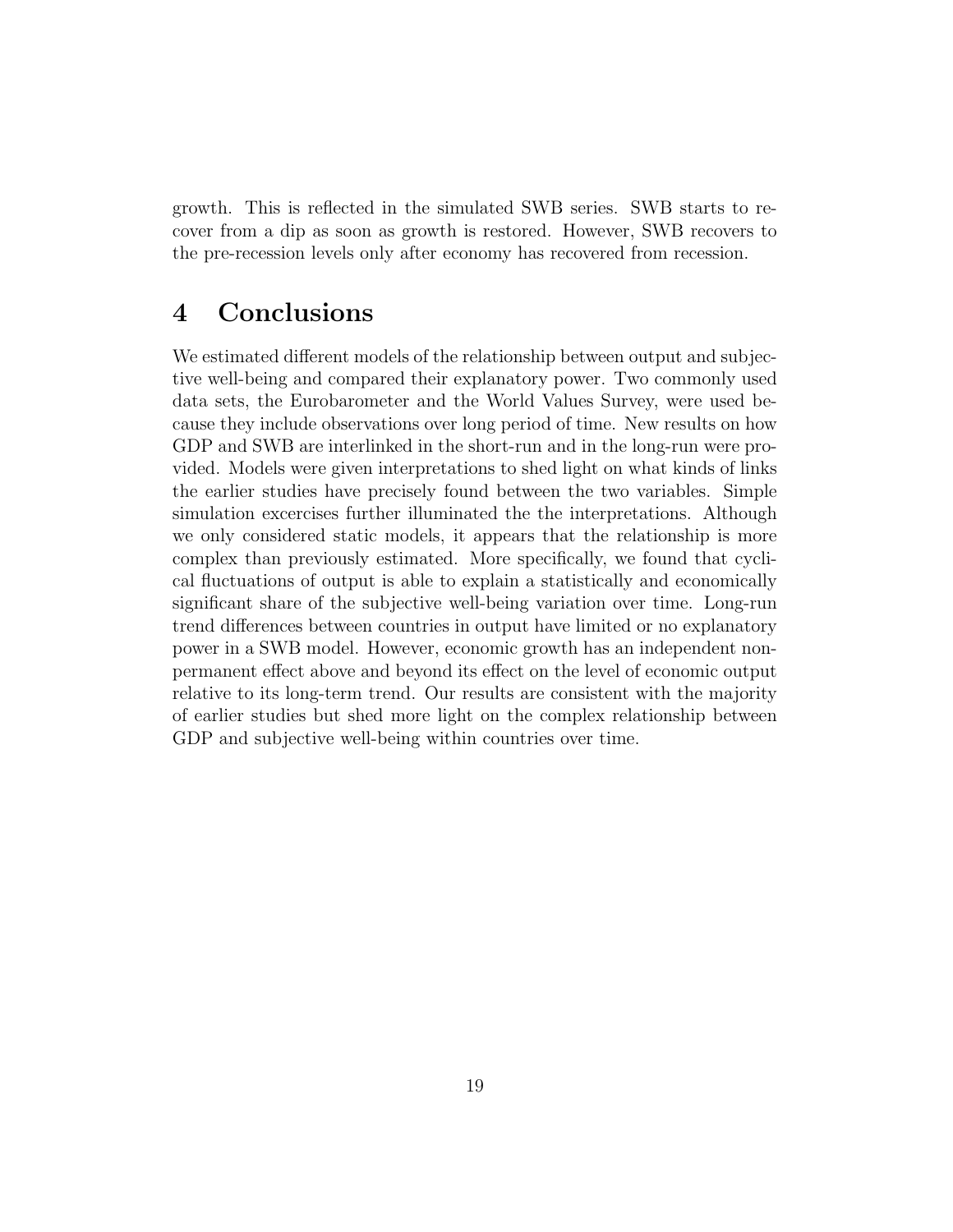### References

De Neve, J. E., Ward, G., De Keulenaer, F., Van Landeghem, B., Kavetsos, G., Norton, M. 2014. "Individual Experience of Positive and Negative Growth is Asymmetric: Global Evidence Using Subjective Well-being Data." LSE Centre for Economic Performance Discussion Paper 1304.

Di Tella, R., MacCulloch, R. J. and Oswald., A. J. 2003. "The Macroeconomics of Happiness." Review of Economics and Statistics, 85(4), pp. 809-27.

Easterlin, R. A. 1974. "Does Economic Growth Improve the Human Lot? Some Empirical Evidence." Nations and households in economic growth, 89, pp. 89-125.

Easterlin, R. A. 2013. "Happiness and economic growth: The evidence" (No. 7187). Discussion Paper Series, Forschungsinstitut zur Zukunft der Arbeit.

Easterlin, R., Mcvey, L., Switek, M., Sawangfa, O., and Zweig., J. 2010. "The Happiness- Income Paradox Revisited." Proceedings of the National Academy of Sciences, 107(52), pp. 22463-68.

Pesaran, M.H. 2004. "General diagnostic tests for cross section dependence in panels." Cambridge Working Papers in Economics No. 435, University of Cambridge, and CESifo Working Paper Series No. 1229.

Pesaran, M. H. 2007 "A simple panel unit root test in the presence of cross section dependence." Journal of Applied Econometrics 22.2, pp. 265-312.

Stevenson, B. and Wolfers, J. 2008. "Economic Growth and Subjective Well-Being: Reassessing the Easterlin Paradox." Brookings Papers on Economic Activity, (1), pp. 1-87.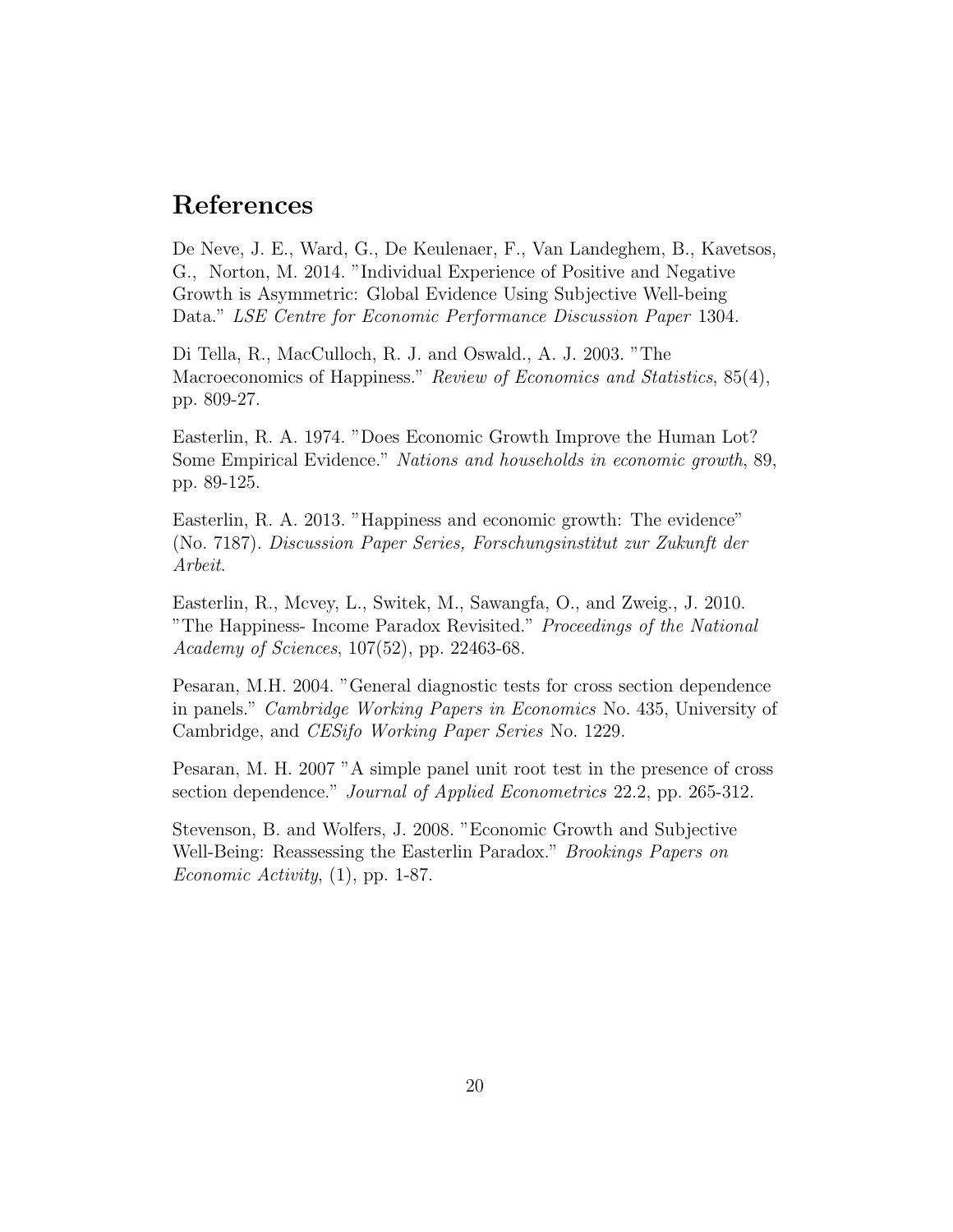#### APPENDIX



Figure A1. Output trends using different trending methods for Great Britain. Dashed line = log of real GDP per capita, solid line = trend. Sources of the trend series (from top left): HP filter (6.25), HP filter (100), HP filter (400), quadratic trend, linear trend, OECD output gap, IMF output gap.